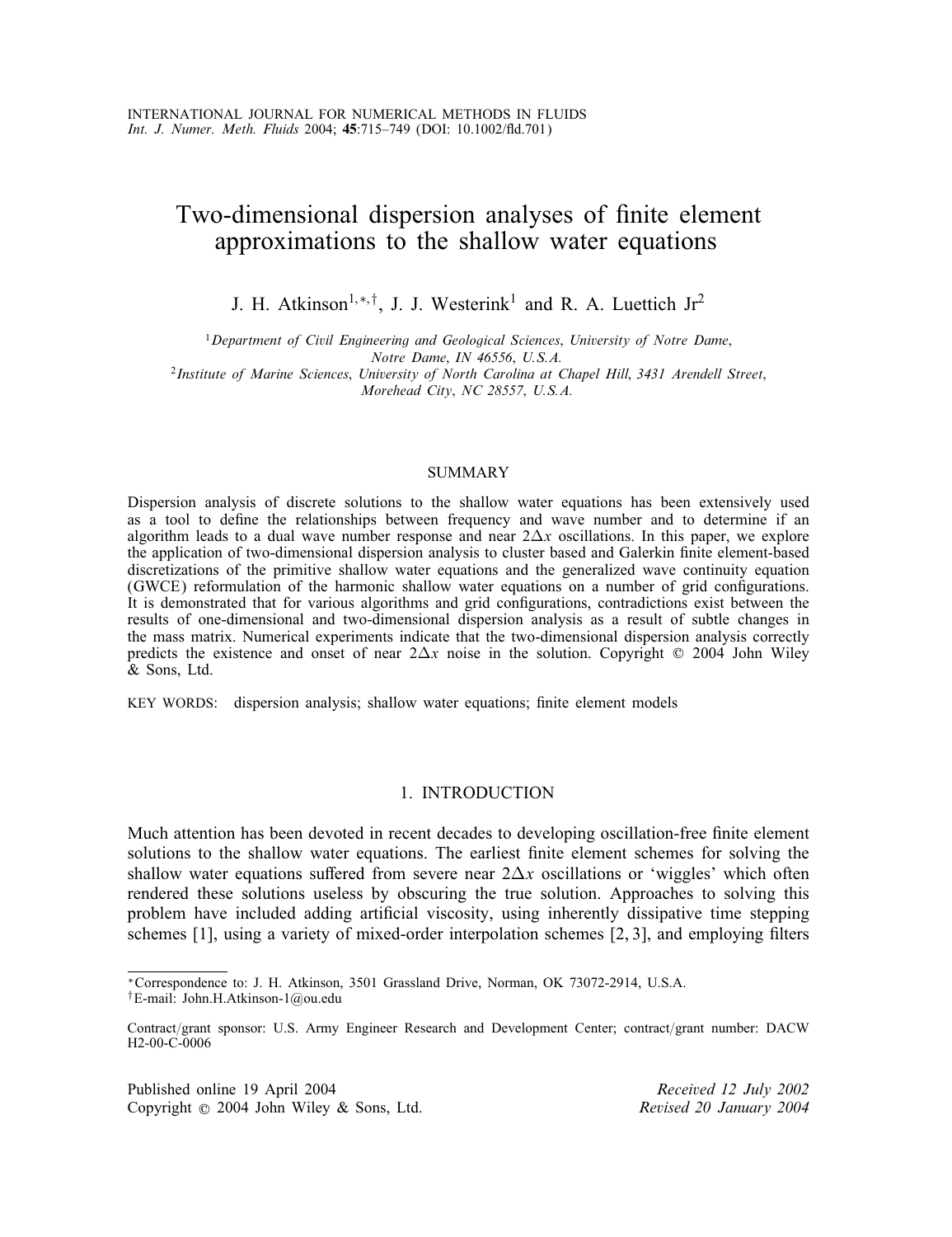to remove the oscillations from a solution [4]. One of the most widely used finite element solution techniques for solving the shallow water equations is based on reformulating the governing equations into GWCE form prior to discretization [5]. In this approach, oscillation free results are obtained by casting the continuity equation into a form that resembles a wave equation and then applying a standard finite element discretization. All of these developments have been well documented in the literature.

Platzman [6] was the first to realize that spurious modes, or wiggles, result from a discrete dispersion relationship that is folded rather than monotonic like the continuum relationship. A folded dispersion relationship implies that for a given frequency, the discrete model will compute a response at a small wave number (the physical wave) and a large wave number (the wiggle). The undesirable, high wave number response has a wavelength on the order of twice the grid spacing and is therefore referred to as a  $2\Delta x$  wave. Therefore, extensive efforts have been made in the search for finite element schemes whose dispersion relationships are monotonic. Foreman [7, 8] and Walters and Carey [2, 9] have thoroughly documented the dispersion relationships of a number of discretization schemes. The advantage of algorithms based upon the GWCE form of the shallow water equations is that they have monotonic dispersion relationships [8, 10].

In the search for solution strategies for the shallow water equations, dispersion analysis must feature prominently since a folded dispersion relationship serves as a proxy for the existence of spurious oscillations. However, in this paper, we demonstrate that a one-dimensional dispersion analysis does not always explain the observed variability of a two-dimensional implementation of a scheme. For instance, it is well known that a one-dimensional linear finite element discretization of the primitive shallow water equations has a folded dispersion relationship and a noisy solution is expected [6]. However, for a two-dimensional discretization of the primitive equations with a linear finite element triangulation we have found that dispersion characteristics depend upon element configuration and wave propagation direction. In addition, we have developed a cluster scheme based upon discretizing the primitive continuity equation with a piecewise constant weighting function. One-dimensional dispersion analysis indicates that this scheme has monotonic behaviour and a dispersion relationship that is identical to that of the one-dimensional wave equation. Nevertheless, numerical experiments on the quarter annular test problem indicate oscillatory behaviour similar to the primitive equation scheme. These examples are in direct contradiction with the one-dimensional dispersion analysis.

In this paper, we exploit two-dimensional dispersion analysis to more accurately discern the dispersion characteristics and behaviour of two-dimensional numerical solutions to the shallow water equations. Two-dimensional analysis was first applied to the shallow water equations by Walters and Carey [2] who examined the dispersion relationship for a node at the junction of six triangles obtained by bisecting rectangles. While they presented the dispersion analysis for only one grid configuration, they stated that their result was indicative of all triangulations. Foreman [11] extended two-dimensional analysis to include the effects of two configurations of six elements. The work of Foreman contradicts the Walters and Carey's result by demonstrating that grid configuration does have an influence on the numerical solution and that the analysis of the bisected quadrilateral configuration is not representative of all configurations. However, both Foreman and Walters and Carey found that the twodimensional dispersion relationship for any grid configuration could be identically reduced to the one-dimensional analysis by restricting wave propagation to certain directions. Mullen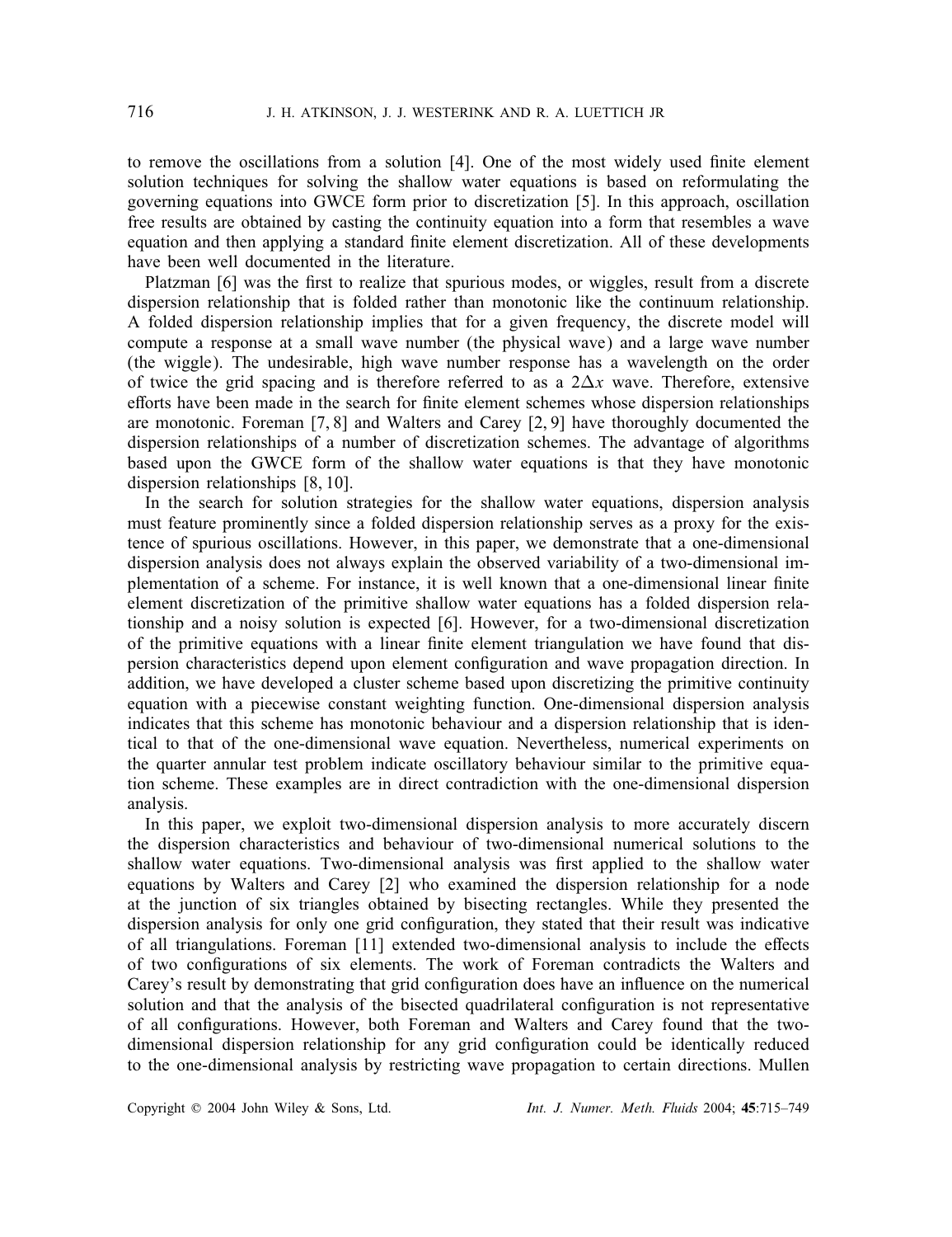and Belytschko [12] examined the influence of grid configuration on the dispersion properties of the wave equation formulation and found monotonicity for the wave scheme on all grid configurations. Lynch and Paulsen [13] examined dispersion analysis of the two-dimensional Maxwell equation which resembles the wave continuity equation. However, grid configuration was not examined.

The two-dimensional dispersion analysis presented here is applied to linear triangulations of the primitive and wave equation formulations and a cluster-based discretization of the primitive equations for a variety of grid configurations. We carefully study the dispersion surfaces and their folding characteristics and demonstrate through numerical experiments that two-dimensional dispersion analysis can correctly predict the onset of noisiness of the solutions for various algorithms and grid configurations when one-dimensional analysis fails to do so. Finally, the mass matrix is shown to be fundamental to dispersion properties and it is revealed that subtle differences between the mass matrix in one and two dimensions is responsible for the observed differences in behaviour.

# 2. GOVERNING EQUATIONS

In this study, attention will be restricted to the linearized, depth averaged, shallow water equations with constant bathymetry. Advective acceleration, Coriolis acceleration, free surface stresses and lateral diffusion and dispersion are neglected, and bottom friction is linearized. Although these restricted equations do not fully describe the physics of real tidal flows, they are satisfactory for investigating the base properties of spatial discretization methods.

The two-dimensional harmonic form of the linearized continuity and momentum equations are

$$
(\hat{i}\omega)\zeta + h\left(\frac{\partial u}{\partial x} + \frac{\partial v}{\partial y}\right) = 0\tag{1}
$$

$$
(\hat{i}\omega + \tau)u + g\frac{\partial \zeta}{\partial x} = 0
$$
 (2)

$$
(\hat{i}\omega + \tau)v + g\frac{\partial \zeta}{\partial y} = 0
$$
 (3)

where u and v are the x and y depth-averaged velocities,  $\zeta$  the surface elevation, h the bathymetric depth,  $\tau$  the linear bottom friction coefficient,  $g$  the gravitational acceleration, and  $\omega$  the harmonic frequency. Spatial discretizations will be applied to the harmonic form and  $\omega$  the harmonic frequency. Spatial discretizations will be applied to the harmonic form of the governing equations. By casting the equations into harmonic form, the effects of a finite element spatial discretization may be evaluated independently from the choice of timestepping algorithm. Note that the solutions for the harmonic equations should be the same as the solutions from a consistent time-stepping algorithm as  $\Delta t \rightarrow 0$ .

The dispersion relationship is found through a well-established method [2, 6, 7, 14] of performing a Fourier expansion for the nodal unknowns that appear in the discrete equations. Since the governing equations are linear, the solution may be examined by observing the behaviour of one Fourier mode. This permits the values of the dependent variable at a node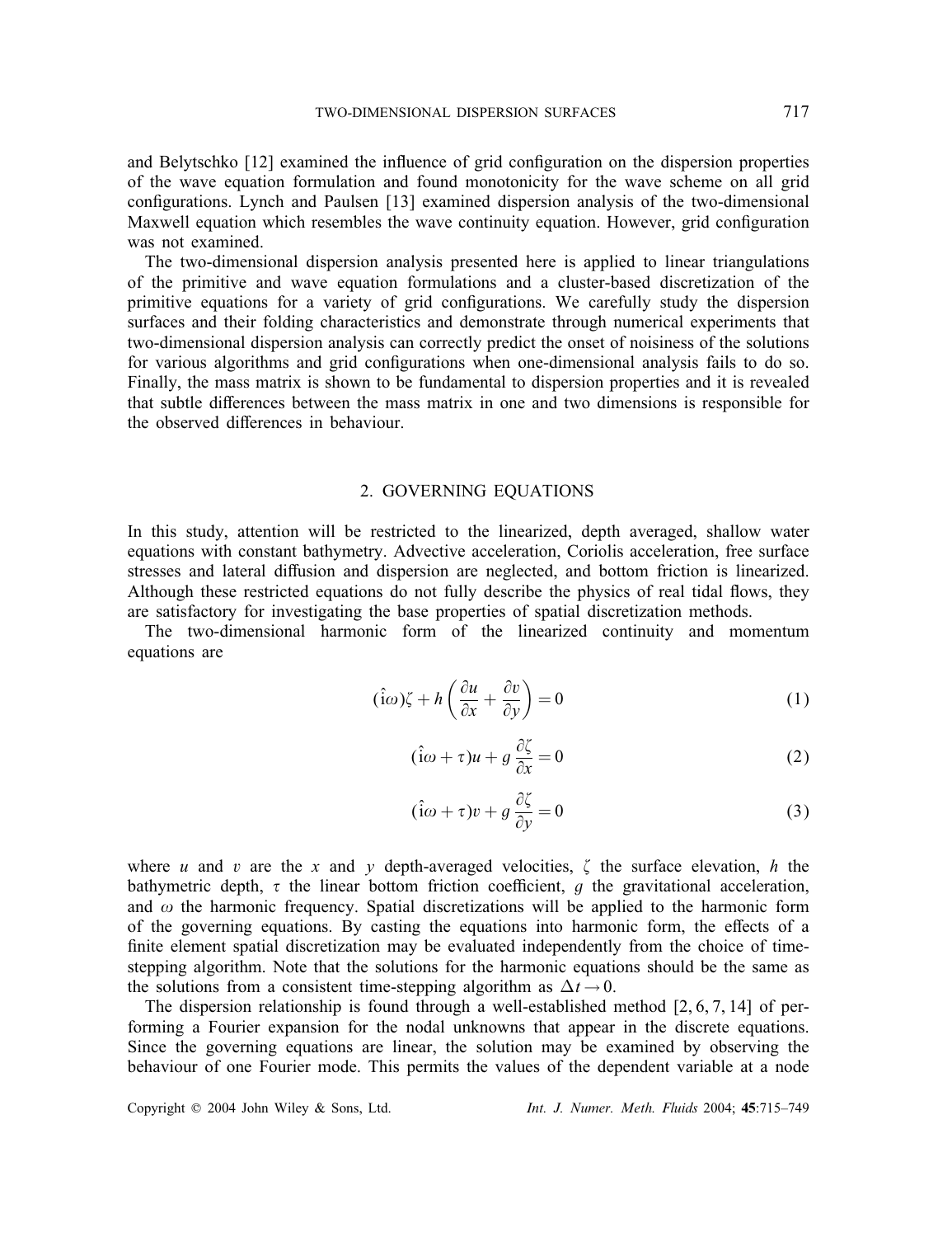$j$  to be replaced by the Fourier mode

$$
\zeta_j = \zeta^o e^{\hat{i}k_x x_j + \hat{i}k_y y_j}
$$
\n(4)

$$
u_j = u^o e^{\hat{i}k_x x_j + \hat{i}k_y y_j}
$$
 (5)

$$
v_j = v^o e^{\hat{i}k_x x_j + \hat{i}k_y y_j}
$$
 (6)

where  $\hat{i} \equiv \sqrt{-1}$  and the two wave numbers  $k_x$  and  $k_y$  define the direction of propagation at an angle  $\theta$  given by  $\tan(\theta) = k/k$ . The x, y, nodal co-ordinates are expressed in terms of an angle  $\theta$  given by tan $(\theta) = k_y/k_x$ . The  $x_i, y_j$  nodal co-ordinates are expressed in terms of the distance from a reference node, and the result is a square matrix system for the Fourier amplitudes  $\zeta^o$ ,  $u^o$  and  $v^o$  of the form

$$
\begin{bmatrix} P1 & P2 & P3 \\ Q1 & Q2 & 0 \\ R1 & 0 & R3 \end{bmatrix} \begin{Bmatrix} \zeta^o \\ u^o \\ v^o \end{Bmatrix} = \begin{Bmatrix} 0 \\ 0 \\ 0 \end{Bmatrix}
$$
 (7)

For a non-trivial solution to exist, the determinant of the matrix must equal zero, and this constraint yields a dispersion relationship between the two wave numbers  $k_x$  and  $k_y$ , and the harmonic frequency  $\omega$ . For the discrete equations, the expressions for P1, P2, P3, Q1, Q2, R1 and R3 will be functions of the grid spacing. Since the expressions may be quite complicated, the algebraic manipulations were performed with the Maple and Mathematica sofware packages. The detailed form of the Fourier system matrix may be found in Reference [15] for all of the discretizations presented here.

When this analysis is performed on the continuum equations, the following dispersion relationship is obtained:

$$
\omega = \frac{\hat{i}\tau}{2} \pm \sqrt{gh(k_x^2 + k_y^2) - \left(\frac{\tau}{2}\right)^2} \tag{8}
$$

In the non-dimensional variables,

$$
\Omega \equiv \frac{\omega L}{\pi \sqrt{gh}}\tag{9}
$$

$$
K_x \equiv \frac{k_x \Delta x}{\pi} \tag{10}
$$

$$
K_y \equiv \frac{k_y \Delta y}{\pi} \tag{11}
$$

$$
T \equiv \frac{\tau}{\sqrt{gh(k_x^2 + k_y^2)}}
$$
(12)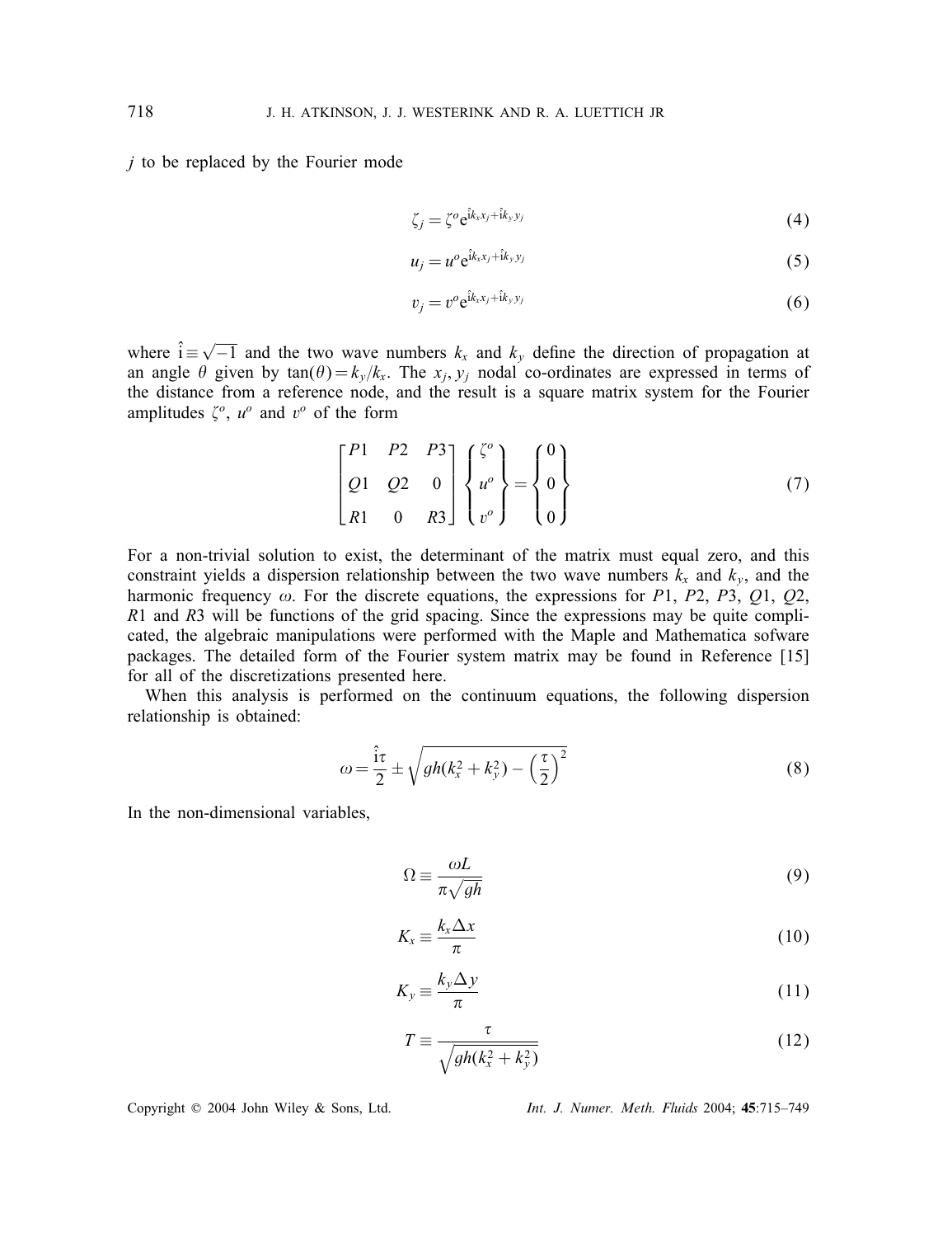

Figure 1. Analytical two-dimensional dispersion surface.

with  $T \rightarrow 0$ , the magnitude of the analytical dispersion relationship may be expressed as

$$
\Omega = \left(\frac{L}{\Delta x}\right) \left(K_x^2 + \left(\frac{\Delta x}{\Delta y}\right)^2 K_y^2\right)^{1/2} \tag{13}
$$

For  $L = \Delta x = \Delta y$  the expression is simply

$$
\Omega = \sqrt{K_x^2 + K_y^2} \tag{14}
$$

The two-dimensional surface described by the above relationship is shown in Figure 1. Note that the continuum relationship is monotonic everywhere with a linear slope of unity. The curve obtained from a slice through the two-dimensional surface is identical to the curve obtained by one-dimensional analysis when the dependent variable is defined as  $K = \sqrt{K_x^2 + K_y^2}$ . The dispersion surfaces for the discrete schemes will all be compared to this surface.

# 3. DISCRETIZATION

The finite element approximations are implemented by first establishing a weighted residual statement for the governing equations. Using

$$
\langle a, b \rangle \equiv \int_{\Omega} ab \, \mathrm{d}x \tag{15}
$$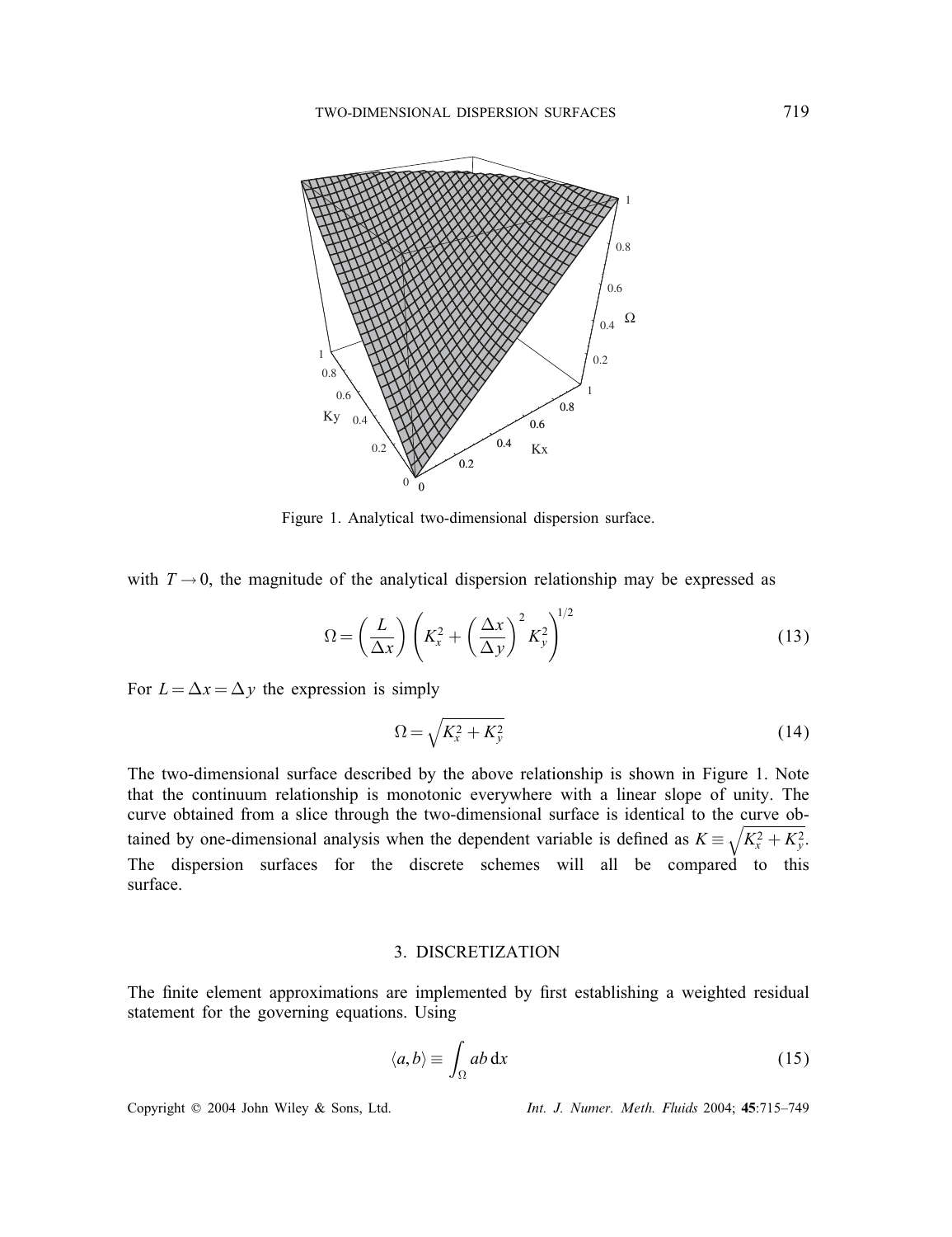and the approximations

$$
\zeta(x, y) \simeq \sum_{k=1}^{n} \zeta_k \phi_k(x, y) \tag{16}
$$

$$
u(x, y) \simeq \sum_{k=1}^{n} u_k \phi_k(x, y)
$$
\n(17)

$$
v(x, y) \simeq \sum_{k=1}^{n} v_k \phi_k(x, y)
$$
\n(18)

where  $\phi_k$  are the standard linear basis functions for two-dimensional triangular elements, the weighted residual statements for the continuity and momentum equations are

$$
(\hat{i}\omega)\langle\psi,\phi_k\rangle\zeta_k+h\left\langle\psi,\frac{\partial\phi_k}{\partial x}\right\rangle u_k+h\left\langle\psi_j,\frac{\partial\phi_k}{\partial y}\right\rangle v_k=0
$$
\n(19)

$$
(\hat{\mathbf{i}}\omega + \tau)\langle\phi_j, \phi_k\rangle u_k + g\left\langle\phi_j, \frac{\partial \phi_k}{\partial x}\right\rangle \zeta_k = 0
$$
\n(20)

$$
(\hat{i}\omega + \tau)\langle\phi_j, \phi_k\rangle v_k + g\left\langle\phi_j, \frac{\partial \phi_k}{\partial y}\right\rangle \zeta_k = 0
$$
\n(21)

The weighting function,  $\psi_i$ , that appears in the continuity weighted residual statement may or may not be the same as the basis functions  $\phi_i$ . When the matrices indicated above are populated by performing the integrations for each element, and the elemental contributions are assembled, the result is a system of algebraic equations for the unknown nodal values.

# *3.1. Grid congurations*

The structure of the discrete equations will depend upon the connectivity and arrangement of a two-dimensional assembly of elements, thus a study of dispersion relationships must take into account the grid geometry. Consequently, discrete equations are derived and investigated for each of the patches of finite elements illustrated in Figure 2. The '6eq' patch is an assembly of six equilateral triangles, the '6b' patch is an assembly of six isosceles triangles obtained by bisecting squares, and the '4/8' patch is a collection of four '4' subpatches and one '8' subpatch of isosceles triangles. The '4' and '8' patches will always exist together and it is necessary to consider the ensemble behaviour rather than the behaviour of the subpatches separately. The '6eq' and '6b' patches can exist independently. It is assumed that these grid patches represent a typical node on the interior of an infinite and uniform computational mesh which is composed only of repeating one of the above patches. Boundary effects and boundary conditions are not considered here. For each of the element patches, the integrated elemental equations are assembled, and the equations for the centre node in each of the configurations are extracted from the global matrix system. Since the co-ordinates and nodal connectivity are different for each of the element configurations shown, the assembly procedure yields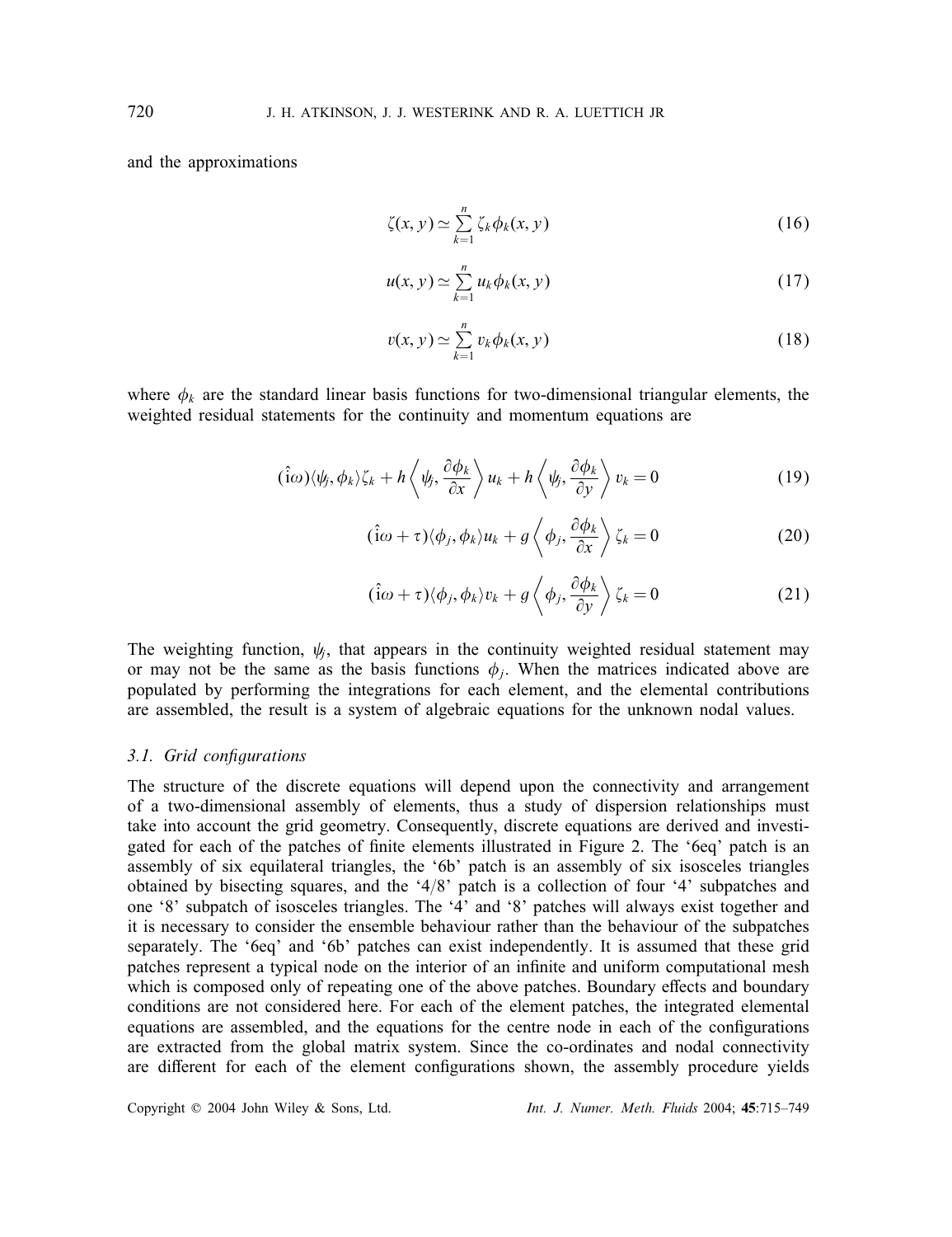

Figure 2. The patches of elements used to derive the discrete equations.

a different set of discrete equations in each case. The dispersion analysis is applied to the discrete equations obtained for each grid configuration.

An important consideration that arises during dispersion studies is the identification of the resolvable limit. For any discretization of the spatial continuum, the smallest wave is twice the node spacing. In one dimension, this is clearly the  $2\Delta x$  wave, but in two dimensions this smallest resolveable wave is more ambiguous. The resolvable wavelength that can be supported by these grid patches varies slightly with configuration and wave direction. Consider a wave propagating through each of the grid patches in the x-direction. Since there are nodes lined up along the x-axis, the smallest wave is obviously  $2\Delta x$ . For the '6b' and '4/8' patches, the smallest resolvable wave in the y-direction is the same as the x-direction because  $\Delta x = \Delta y$ . However, patch '6eq' will admit a shorter wave in the y-direction than it does in the  $x$ direction because  $\Delta y = \frac{\sqrt{3}}{2} \Delta x$ . For the general case of a wave travelling with components in hoth directions a directional angle may be introduced as in Figure 3. For the '6b' and '4/8' both directions, a directional angle may be introduced as in Figure 3. For the '6b' and '4/8' patches, the smallest resolvable wave for a wave travelling at  $\theta = 45^\circ$  is  $2\sqrt{2}\Delta x$  based on nodal spacing in the 45° direction. The smallest wave that can propagate at  $\theta = 60^\circ$  through the nodal spacing in the 45° direction. The smallest wave that can propagate at  $\theta = 60^\circ$  through the '6eq' grid is  $2\Delta x$  because all the edges of the triangles are equal length. For waves travelling in other directions, identifying the smallest resolvable wave is less clear. It is desired to scale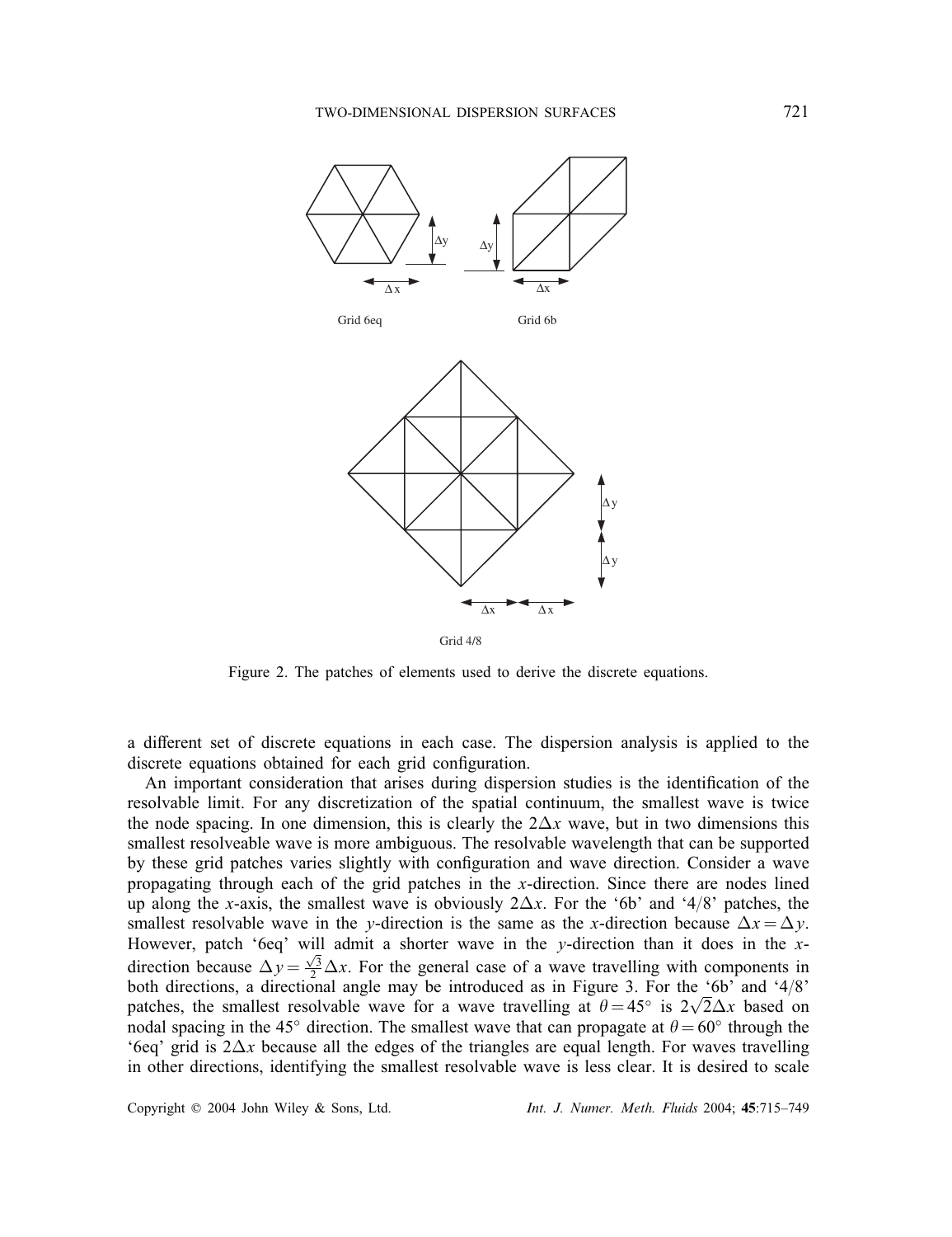

Figure 3. Definition of  $\theta$  for describing the direction of wave propagation.

the wave numbers according to their resolvable limit such that the smallest wave corresponds to the non-dimensional wave number equal to unity. In the following analysis, the  $k_x$  and  $k_y$ wave number components will be scaled with the corresponding grid spacing  $\Delta x$  or  $\Delta y$ . The non-dimensional frequency in Equation  $(9)$  is scaled with a length scale, L, which characterizes the resolvable limit of the grid patch. For patch '6b' and patch '4/8'  $L = \Delta x = \Delta y$  and for patch '6eq'  $L = \Delta x = \frac{2}{\sqrt{3}} \Delta y$ .

# *3.2. Primitive equation scheme*

In the following discussion, the primitive scheme will be defined as the use of linear, equal order triangular finite element interpolation to discretize the primitive form of the governing equations as expressed in Equations  $(1)$ – $(3)$ . The weighting function in Equation (19) is chosen such that  $\psi_i = \phi_i$ .

After the Fourier modes are substituted into the discrete equations for the '6eq' patch of elements, setting the determinant of the system matrix for the Fourier amplitudes equal to zero yields

$$
(\hat{i}\omega + \tau) \left( -\omega^2 + (\hat{i}\tau)\omega + \frac{gh}{\beta_1^2} \left[ \left( \frac{2\alpha_1}{\Delta x} \right)^2 + \left( \frac{3\alpha_2}{\Delta y} \right)^2 \right] \right) = 0 \tag{22}
$$

where

$$
\beta_1 = \cos(k_x \Delta x) + \cos(k_x \Delta x/2 + k_y \Delta y) + \cos(k_x \Delta x/2 - k_y \Delta y) + 3
$$
  
\n
$$
\alpha_1 = 2 \sin(k_x \Delta x) + \sin(k_x \Delta x/2 + k_y \Delta y) + \sin(k_x \Delta x/2 - k_y \Delta y)
$$
  
\n
$$
\alpha_2 = \sin(k_x \Delta x/2 + k_y \Delta y) - \sin(k_x \Delta x/2 - k_y \Delta y)
$$
\n(23)

The corresponding roots are the numerical artefact

$$
\omega = \hat{i}\tau \tag{24}
$$

and the roots

$$
\omega_{p6\text{eq}} = \left(\frac{\hat{\mathbf{i}}\tau}{2}\right) \pm \left(\frac{gh}{\beta_1^2} \left[\left(\frac{2\alpha_1}{\Delta x}\right)^2 + \left(\frac{3\alpha_2}{\Delta y}\right)^2\right] - \left(\frac{\tau}{2}\right)^2\right)^{1/2} \tag{25}
$$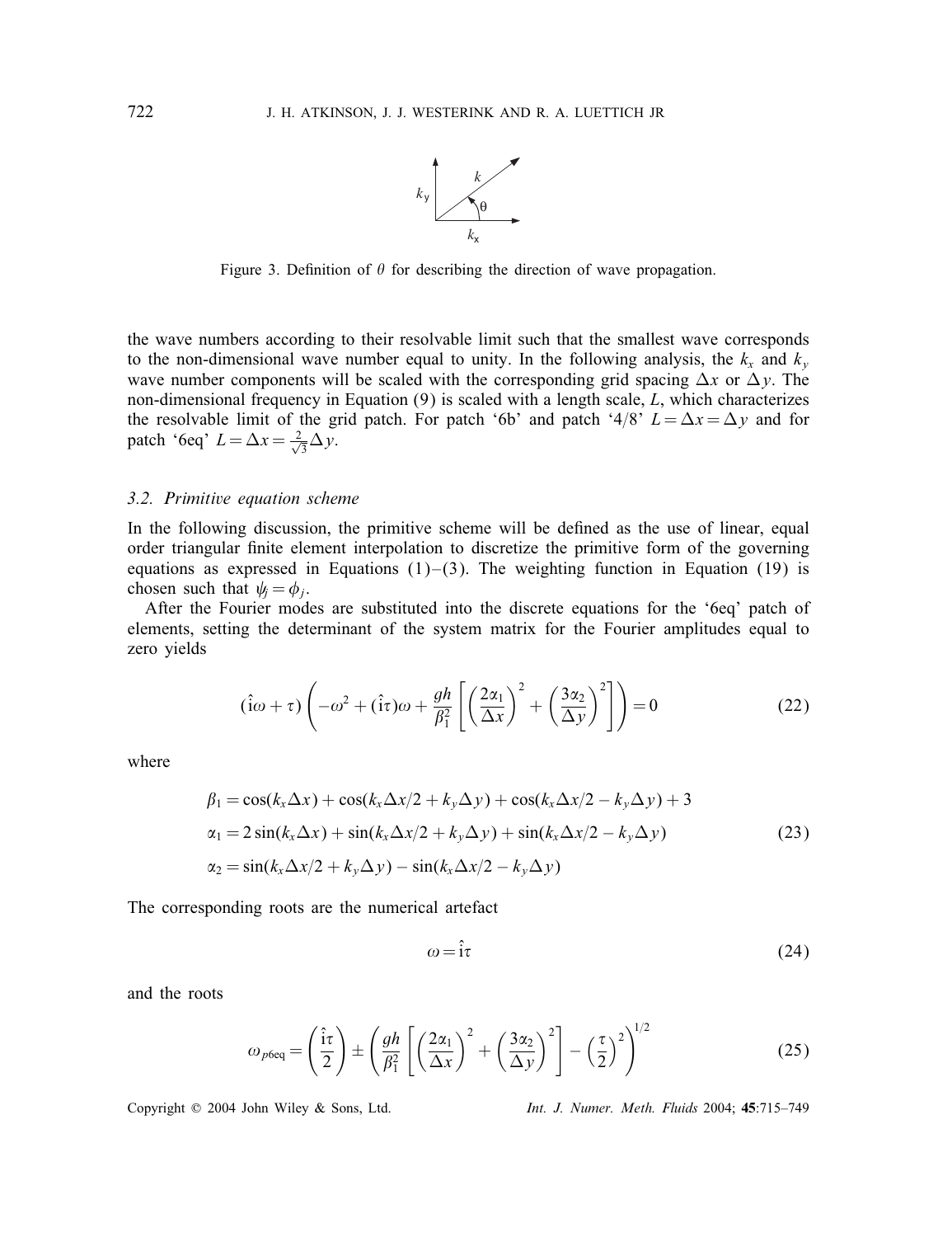

Figure 4. Dispersion surface for the primitive equation scheme on grid patch '6eq', view 1.

For plotting the surfaces described by Equation (25), the equation is cast into non-dimensional form using the non-dimensional variables presented in Equations (9)–(12). When  $T \rightarrow 0$ , the non-dimensional dispersion relationship for the primitive scheme on grid '6eq' is

$$
\Omega_{p6\text{eq}} = \frac{2}{\pi \beta_1} \sqrt{\alpha_1^2 + 3\alpha_2^2} \tag{26}
$$

When  $T \neq 0$ , there is a small bifurcation near the resolvable limit but the gross properties of the dispersion surface remain unaffected. For typical friction values,  $T$  is small and there is no loss of utility in examining the dispersion surface for  $T \rightarrow 0$ .

Two views of the non-dimensional dispersion surface for configuration '6eq' are presented in Figures 4 and 5. Observe that the surface folds completely along the  $K_y$  axis but not along the  $K_x$  axis. Additionally, some folding of the surface occurs for values of 0° <  $\theta$  < 90°, but the surface does not descend all the way to zero within the resolvable limit anywhere except along the  $K_v$  axis ( $\theta = 90^\circ$ ). Note that all waves for which

$$
\sqrt{K_x^2 + K_y^2} > 1\tag{27}
$$

are unresolved and do not exist in the discrete realm. This includes the upturned 'fan' that appear in the figures for large wave numbers. The dispersion surface presented here differs from the result presented by Foreman [11] in the existence of a complete fold. The difference is due to the use here of separate scaling for the x and y wave numbers. It will be shown later that this is the appropriate scaling.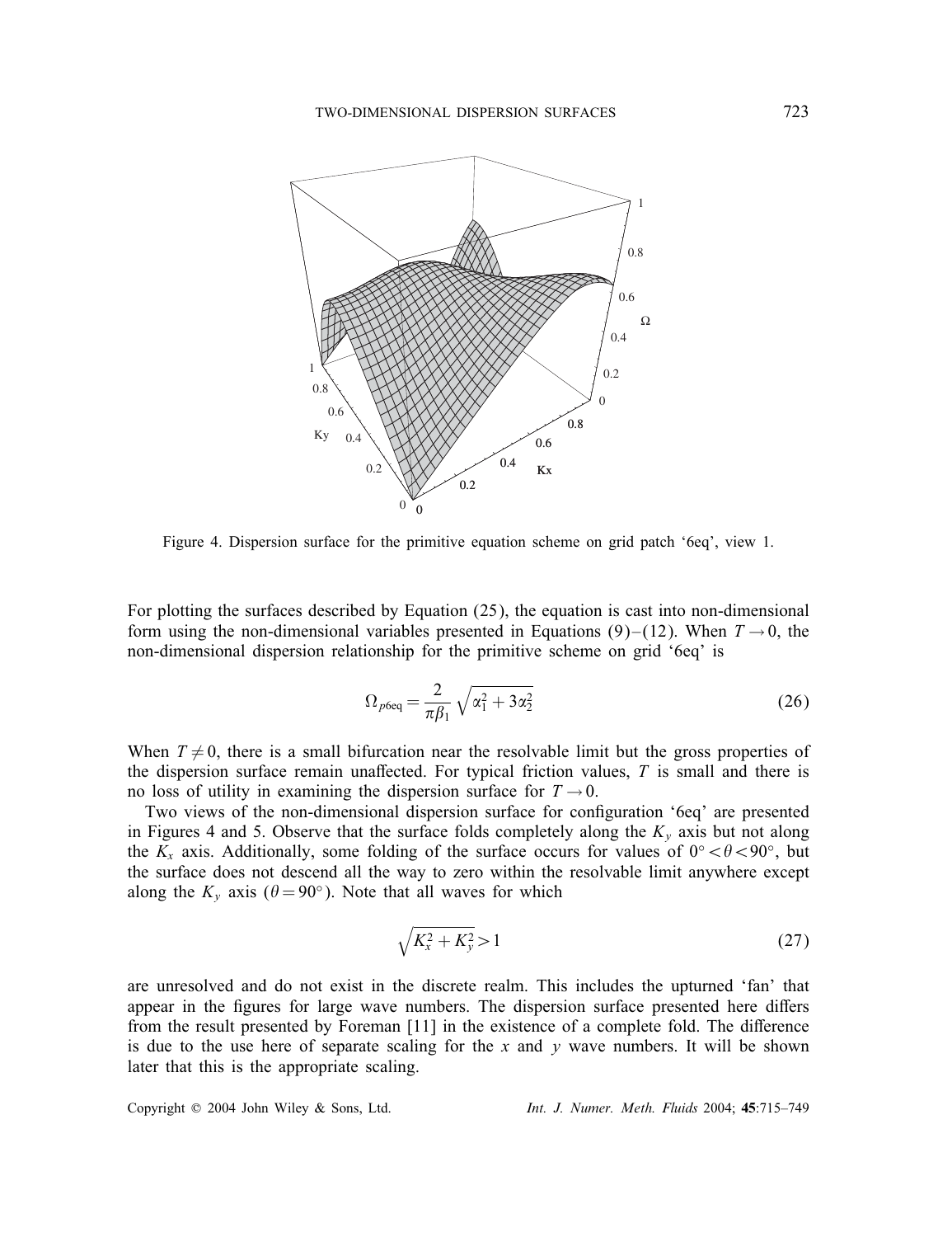

Figure 5. Dispersion surface for the primitive equation scheme on grid patch '6eq', view 2.

For the '6b' patch of elements, setting the determinant of the system matrix for the Fourier amplitudes equal to zero gives

$$
(\hat{i}\omega + \tau) \left( -\omega^2 + (\hat{i}\tau)\omega + \frac{4gh}{\beta_1^2} \left[ \left( \frac{\alpha_1}{\Delta x} \right)^2 + \left( \frac{\alpha_2}{\Delta y} \right)^2 \right] \right) = 0 \tag{28}
$$

but with new definitions

$$
\beta_1 = \cos(k_x \Delta x) + \cos(k_y \Delta y) + \cos(k_x \Delta x + k_y \Delta y) + 3
$$
  
\n
$$
\alpha_1 = 2 \sin(k_x \Delta x) - \sin(k_y \Delta y) + \sin(k_x \Delta x + k_y \Delta y)
$$
  
\n
$$
\alpha_2 = -\sin(k_x \Delta x) + 2 \sin(k_y \Delta y) + \sin(k_x \Delta x + k_y \Delta y)
$$
\n(29)

The root

$$
\omega = \hat{i}\tau \tag{30}
$$

is a numerical artefact and the remaining two roots are

$$
\omega_{p6b} = \left(\frac{\hat{i}\tau}{2}\right) \pm \left(\frac{4gh}{\beta_1^2} \left[\left(\frac{\alpha_1}{\Delta x}\right)^2 + \left(\frac{\alpha_2}{\Delta y}\right)^2\right] - \left(\frac{\tau}{2}\right)^2\right)^{1/2}
$$
(31)

Non-dimensionalizing as before, the dispersion surface for the '6b' configuration is presented in Figure 6 for  $T \to 0$ . Unlike the result for configuration '6eq', the dispersion relationship<br>for the '6b' configuration has two identical full folds along the K and K axes. Again note for the '6b' configuration has two identical, full folds along the  $K_x$  and  $K_y$  axes. Again note that all waves for which that all waves for which

$$
\sqrt{K_x^2 + K_y^2} > 1\tag{32}
$$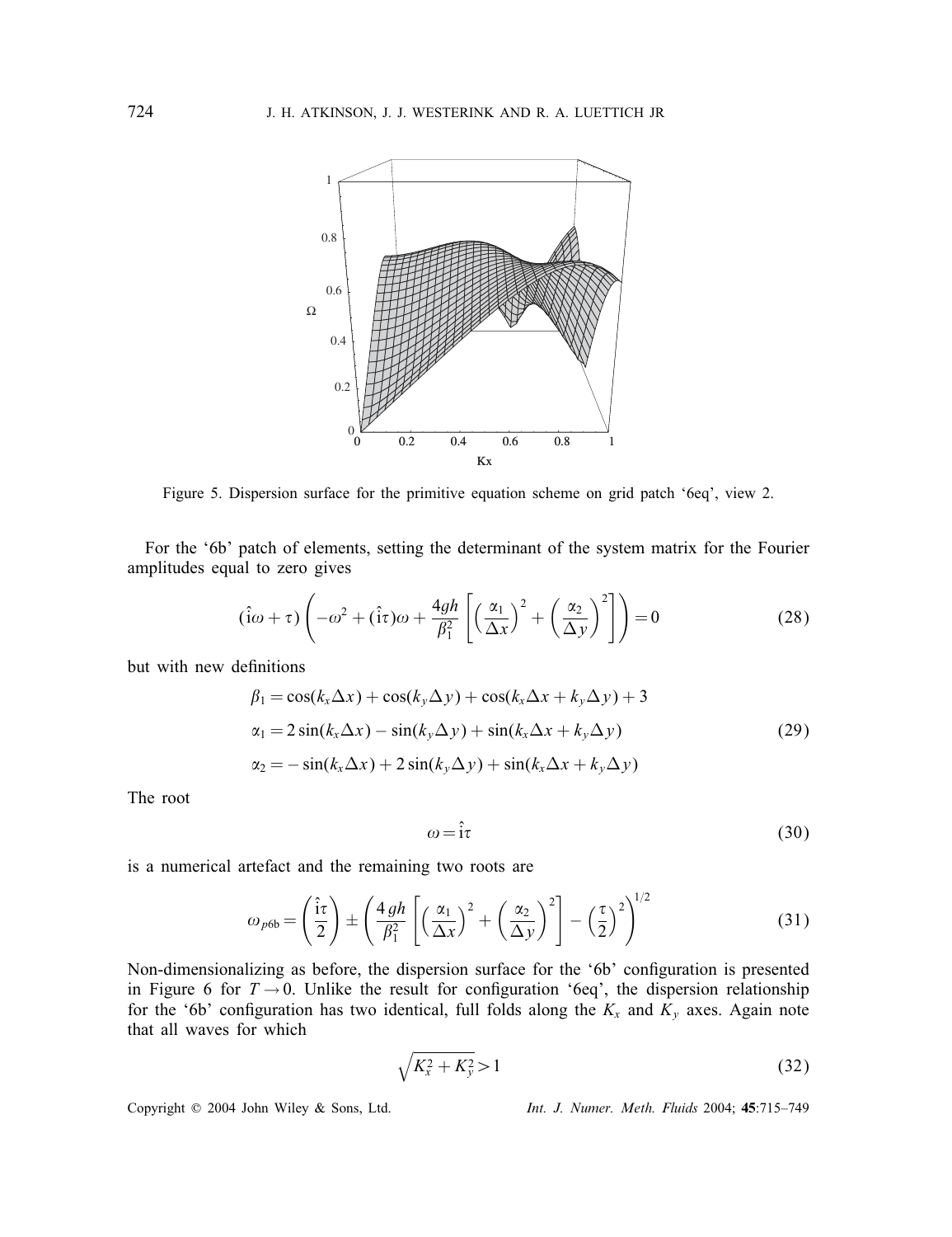

Figure 6. Dispersion surface for the primitive equation scheme on grid patch '6b'.

are unresolved and do not exist in the discrete realm. This includes the upturned 'fans' that appear in the figures for large wave numbers.

The  $4/8$ ' patch is more complicated to analyse. Note that there are two types of nodes that exist in the '4/8' patch in Figure 2, nodes connected to four other nodes and nodes connected to eight other nodes. Performing separate analyses on the overlapping stencils does not necessarily permit conclusions about the behaviour of the ensemble. Rather, an ensemble analysis must be performed and the stencils of four element patches are substituted into the equation for the eight element stencil to eliminate the nodal unknowns for the four sub-patches. This condensed set of discrete equations is analysed similar to the previous grid configurations; however, there is a complication since the resulting dispersion relationship is a sixth-order polynomial and the roots must be obtained numerically. The dispersion relationship is

$$
\sum_{j=1}^{7} a_j \omega^{(j-1)} = 0 \tag{33}
$$

where the expressions for the  $a_i$  coefficients may be found in Reference [15]. The magnitude of the physical roots for the '4/8' configuration are plotted in Figure 7 along the  $K_x$  axis ( $\theta = 0^\circ$ ) and the K axis ( $\theta = 90^\circ$ ) together with the widely published one-dimensional dispersion curve and the K<sub>y</sub> axis ( $\theta = 90^\circ$ ) together with the widely published one-dimensional dispersion curve for  $T \rightarrow 0$ . It may be observed that these slices of the '4/8' surface are identical to the onedimensional result. Figure 7 also shows two slices through the '6eq' and '6b' dispersion surfaces for  $\theta = 0^\circ$  and  $90^\circ$ . The slices of the dispersion surface for patch '6b', like the '4/8' case, are identical to the one-dimensional result. The  $\theta = 90^\circ$  slice of the '6eq' grid is also identical to the one-dimensional result, but the  $\theta = 0^\circ$  slice is different. This later case corresponds to a wave propagating only in the x-direction and it may be observed both from inspection of the two-dimensonal surface and from the one-dimensional slice that the '6eq'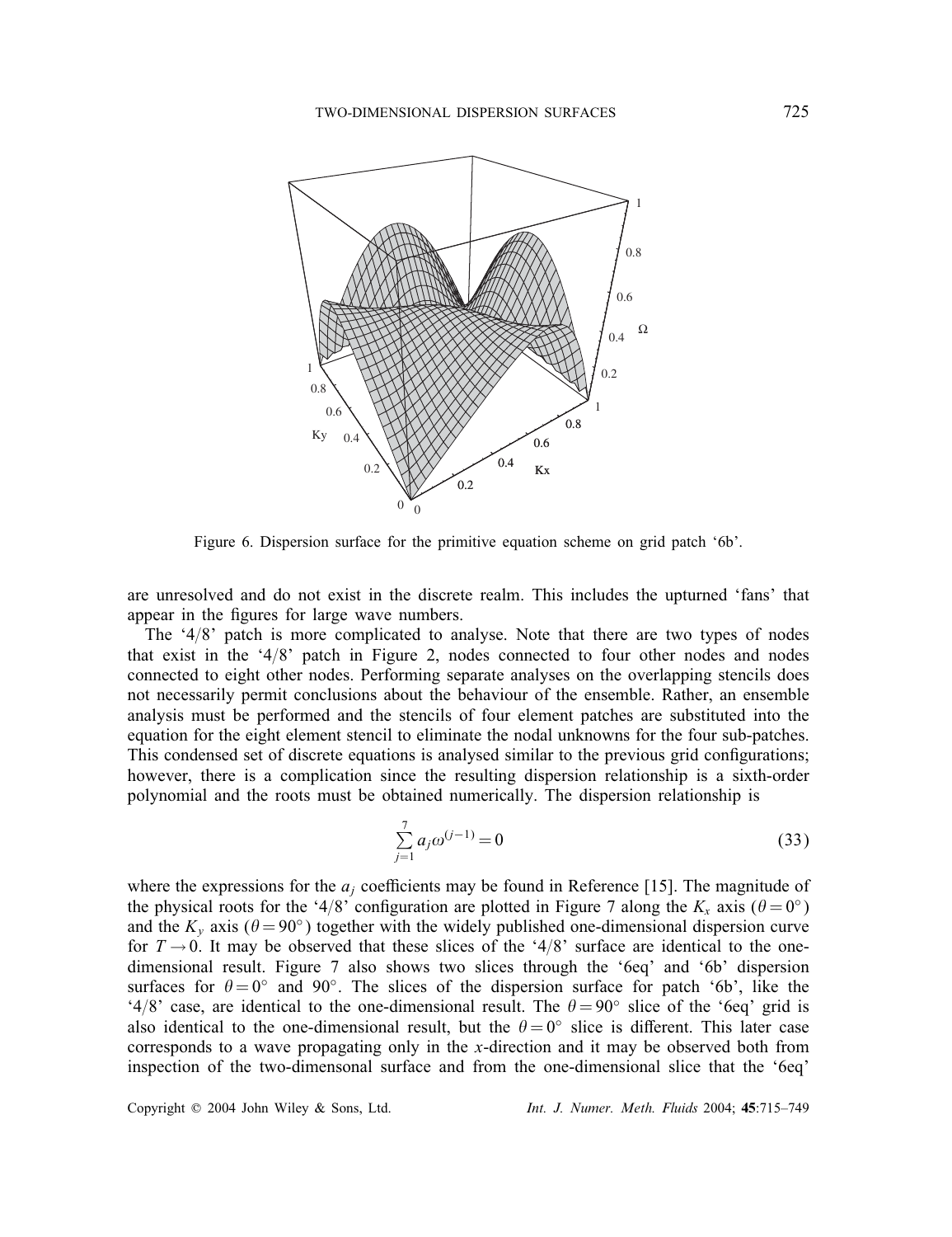

Figure 7. Comparison of the one-dimensional primitive dispersion curve and slices of the two-dimensional primitive dispersion surface for configuration '6eq', '6b' and '4/8' are shown in the analytical result.  $K = \sqrt{K_x^2 + K_y^2}$ .

dispersion relationship does not fold all the way back to zero. Therefore, while the  $4/8$ ' and '6b' configuration dispersion results along the x- and y-direction are identical to the one-<br>dimensional result, the two-dimensional result for patch '6eg' in the x-direction contradicts dimensional result, the two-dimensional result for patch '6eq' in the x-direction contradicts the one-dimensional result.

All of the dispersion surfaces are asymptotic to the continuum dispersion surface for low wave numbers. This means that all of the discretizations accurately represent long waves as is necessary for a scheme to be convergent. However, practical use of these configurations will result in some of the wave content being along one of the folded directions. Therefore, we can anticipate that these discretizations will yield oscillatory results. Since the dispersion surface for grid configuration '6eq' folds completely in only one direction, at  $\theta = 90^{\circ}$ , and not for  $\theta = 0^{\circ}$  smoother results may be possible when using a grid based upon configuration not for  $\theta = 0^{\circ}$ , smoother results may be possible when using a grid based upon configuration<br>'6eq'. Consequently, depending on the wave propagation direction, the solution may reside '6eq'. Consequently, depending on the wave propagation direction, the solution may reside mostly in the monotonic dispersion region. We emphasize that *this difference in dispersion* behaviour is due to grid configuration and wave propagation direction and not due to the *choice of linear finite element interpolation*. It has long been known that superior results could be obtained on a grid composed of equilateral triangles such as those in configuration '6eq'. The incomplete folding of the dispersion surface may be responsible for this behaviour.

An explanation of the different '6eq' behaviour along the  $\theta = 0$ ° and 90° directions is that the discrete stencil is subtly different between one and two dimensions for the '6eq' patch. It is illustrative to simplify the two-dimensional discrete equations by assuming onedimensional flow and to consider how the simplified two-dimensional equations compare to the one-dimensional discrete equations. Refering to the node numbers in Figure 8, the discrete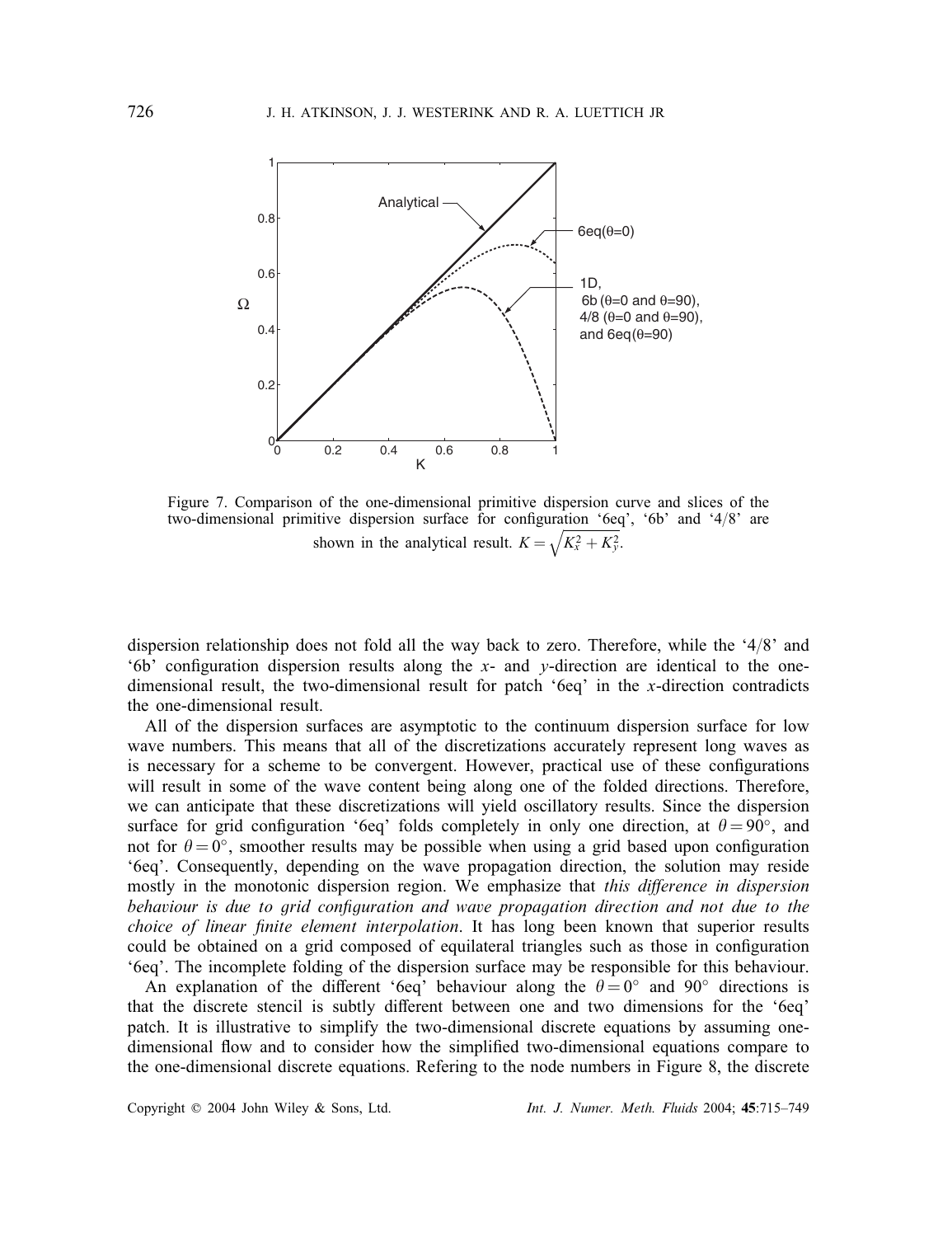

Figure 8. Node numbers for patch '6eq'.

continuity equation for the centre node (node 4) is

$$
(\hat{i}\omega)(\zeta_1 + \zeta_2 + \zeta_3 + 6\zeta_4 + \zeta_5 + \zeta_6 + \zeta_7) + \frac{2h}{\Delta x}(u_3 - u_1 + 2(u_6 - u_2) + u_7 - u_1) + \frac{3h}{\Delta y}(v_1 - v_5 + v_3 - v_7) = 0
$$
 (34)

For a wave travelling through the patch in the  $x$ -direction with no flow component in the y-direction,

$$
\frac{\partial}{\partial y} = 0 \tag{35}
$$

all  $v_i = 0$ , and

$$
\zeta_1 = \zeta_5, \quad \zeta_3 = \zeta_7 \tag{36}
$$

$$
u_1 = u_5, \quad u_3 = u_7 \tag{37}
$$

With these simplifications, the discrete equation (34) reduces to

$$
(\hat{i}\omega)(2\zeta_1 + \zeta_2 + 2\zeta_3 + 6\zeta_4 + \zeta_6) + \frac{4h}{\Delta x}(u_3 - u_1 + u_6 - u_2) = 0
$$
\n(38)

or to compare to a one-dimensional stencil the above may be written with  $\pm j$  notation as

$$
\frac{(\hat{i}\omega)}{12}(\zeta_{j-1} + 2\zeta_{j-1/2} + 6\zeta_j + 2\zeta_{j+1/2} + \zeta_{j+1}) + \frac{h}{3\Delta x}(u_{j+1/2} - u_{j-1/2} + u_{j+1} - u_{j-1}) = 0
$$
 (39)  
This is *not* the same as the following standard one-dimensional linear Galerkin interpolation

stencil

$$
\frac{(\hat{i}\omega)}{6}(\zeta_{j-1} + 4\zeta_j + \zeta_{j+1}) + \frac{h}{2\Delta x}(u_{j+1} - u_{j-1}) = 0
$$
\n(40)

Now consider a wave travelling in the y-direction only, then

$$
\frac{\partial}{\partial x} = 0 \tag{41}
$$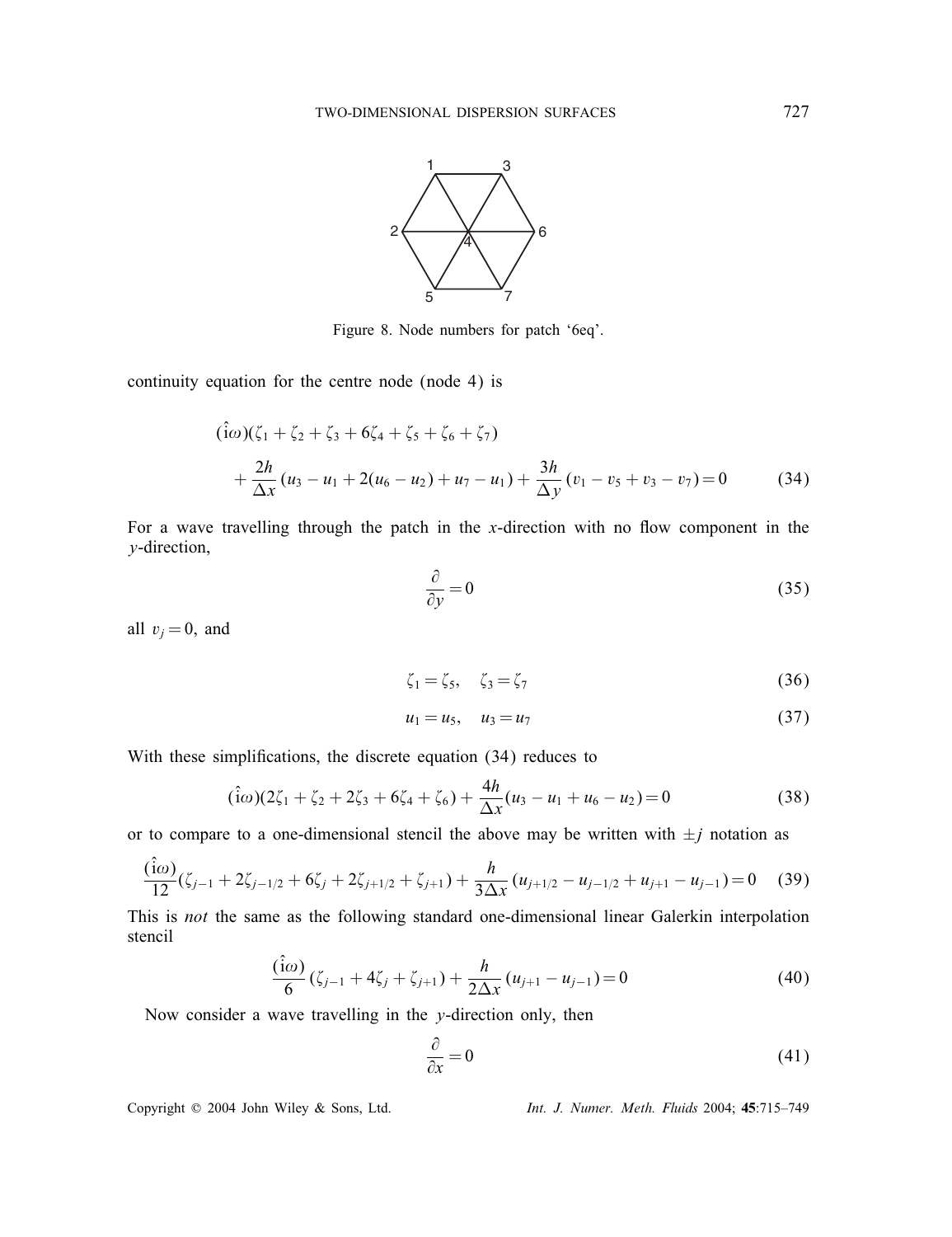all  $u_i = 0$ , and

$$
\zeta_1 = \zeta_3, \quad \zeta_5 = \zeta_7 \tag{42}
$$

$$
v_1 = v_3, \quad v_5 = v_7, \quad v_6 = v_2 = v_4 \tag{43}
$$

With these simplifications, the discrete equation (34) reduces to

$$
(\hat{i}\omega)(2\zeta_1 + 8\zeta_4 + 2\zeta_5) + \frac{6h}{\Delta y}(v_1 - v_5) = 0
$$
\n(44)

This *is* equivalent to the one-dimensional stencil in Equation (40). The same result is found when the 2D to 1D reductions are made to the terms in the discrete momentum equations because the momentum equations contain the same stencils as the continuity equation. Furthermore, the continuity and momentum stencils for the '4/8' and '6b' patches simplify exactly to the one-dimensional stencil for both  $x$  and  $y$  directions.

Observe that the simplification for an x-direction wave on the '6eq' grid suggests a stag-<br>red grid effect and the dispersion relation is non-folded in that direction. It can be shown gered grid effect and the dispersion relation is non-folded in that direction. It can be shown that staggered grid schemes generate a  $\sin(k \Delta x/2)$  term in the dispersion relationship which moves the folded portion of the dispersion curve beyond the resolvable limit, resulting in smooth solutions. This effect may be demonstrated by plotting the equations further along the x-axis and observing that they will fold back to zero at twice the resolvable limit. There is a similar  $sin(k\Delta x/2)$  term that appears in the x-direction '6eq' linear finite element dispersion<br>relationships. None of the other grid configurations considered here provide a mechanism for relationships. None of the other grid configurations considered here provide a mechanism for producing this term.

# *3.3. Wave equation formulation*

In this section, the generalized wave continuity equation scheme (GWCE) [5] is considered. The GWCE is obtained when the continuity Equation (1) is combined with the momentum Equations (2) and (3) and is reformulated as

$$
(\hat{i}\omega)(\hat{i}\omega + G)\zeta + (G - \tau)h\left(\frac{\partial u}{\partial x} + \frac{\partial v}{\partial y}\right) - gh\left(\frac{\partial^2 \zeta}{\partial x^2} + \frac{\partial^2 \zeta}{\partial y^2}\right) = 0
$$
\n(45)

The GWCE is used in place of the continuity equation and is solved in conjunction with the momentum equations. It has been shown that the same solutions will be admitted by solving either 1 or 45 provided that the initial condition satisfies Equation  $(1)$  [10].

The discrete equations are derived for the centre node in the grid patches '6eq', '6b' and  $4/8$  and Fourier expansions are substituted into the discrete stencils as described previously. The dispersion relationship is obtained when the determinant of Fourier system matrix is set equal to zero. For the '6eq', the result is

$$
(\hat{i}\omega + \tau)\beta_1 \left( (\hat{i}\omega + \tau)\beta_1 \left[ (-\omega^2 + \hat{i}G\omega)\beta_1 + gh \left( \frac{12}{\Delta x^2} \beta_2 + \frac{3}{\Delta y^2} \beta_3 \right) \right] + (G - \tau)gh \left[ \left( \frac{2\alpha_1}{\Delta x} \right)^2 + \left( \frac{3\alpha_1}{\Delta y} \right)^2 \right] \right) = 0
$$
\n(46)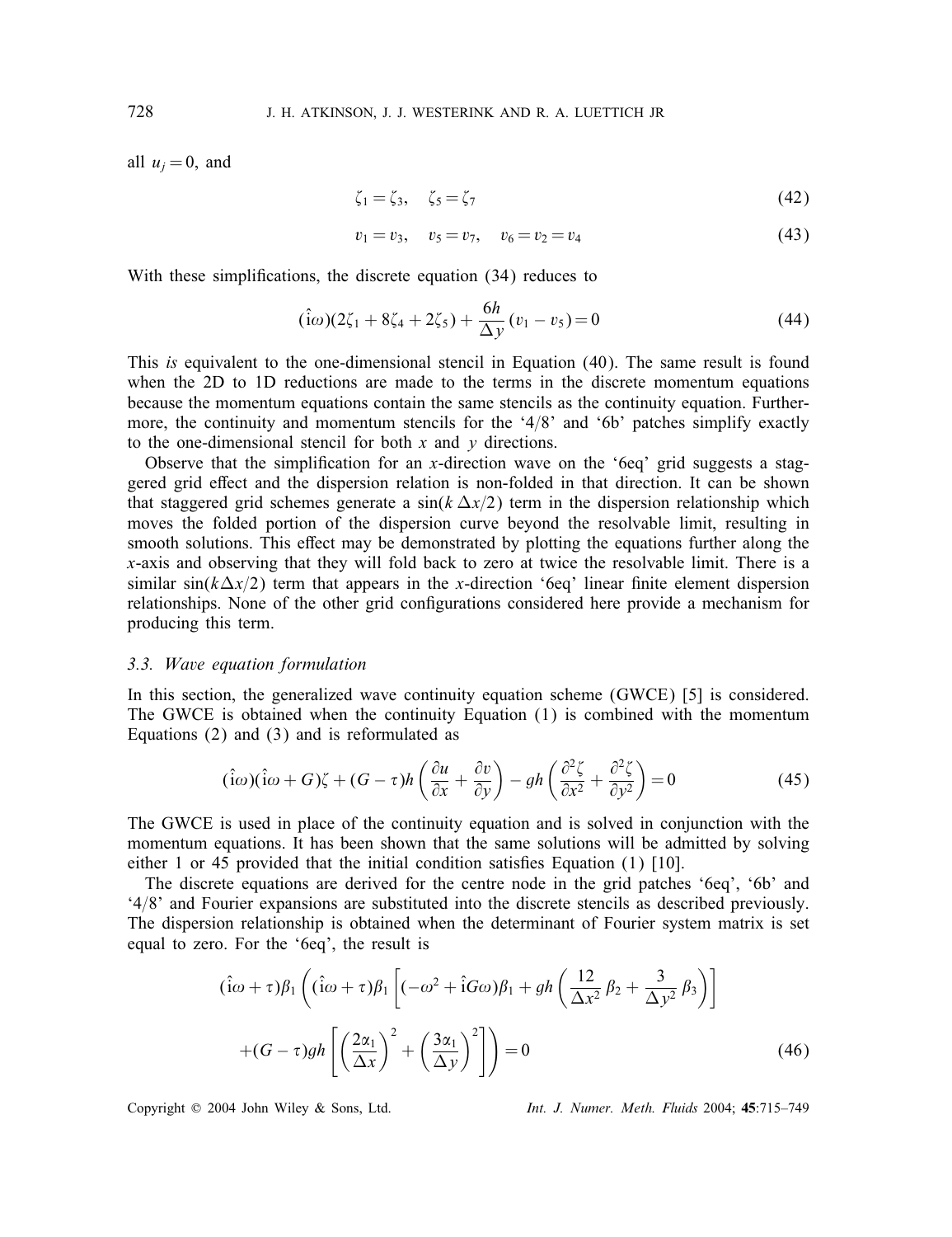where

$$
\beta_1 = \cos(k_x \Delta x) + \cos(k_x \Delta x/2 + k_y \Delta y) + \cos(k_x \Delta x/2 - k_y \Delta y) + 3
$$
  
\n
$$
\beta_2 = 1 - \cos(k_x \Delta x)
$$
  
\n
$$
\beta_3 = 3 - 2 \cos(k_x \Delta x/2 + k_y \Delta y) - 2 \cos(k_x \Delta x/2 - k_y \Delta y) + \cos(k_x \Delta x)
$$
  
\n
$$
\alpha_1 = 2 \sin(k_x \Delta x) + \sin(k_x \Delta x/2 + k_y \Delta y) + \sin(k_x \Delta x/2 - k_y \Delta y)
$$
  
\n
$$
\alpha_2 = \sin(k_x \Delta x/2 + k_y \Delta y) - \sin(k_x \Delta x/2 - k_y \Delta y)
$$
\n(47)

One of the roots is

$$
\omega = \hat{i}\tau \tag{48}
$$

which leaves a cubic expression for the other three roots of  $\omega$ .

Kolar *et al.* [16] recommend setting  $G \geq \tau$  to optimize mass conserving and folding pro-<br>tries. When  $G - \tau$  the coefficient matrix changes slightly with the result being perties. When  $G = \tau$  the coefficient matrix changes slightly with the result being

$$
(\hat{i}\omega + \tau)\beta_1 \left( (\hat{i}\omega + \tau)\beta_1 \left[ (-\omega^2 + \hat{i}\tau\omega)\beta_1 + gh \left( \frac{12}{\Delta x^2} \beta_2 + \frac{3}{\Delta y^2} \beta_3 \right) \right] \right) = 0 \tag{49}
$$

which leaves a duplicate root

$$
\omega = \hat{i}\tau \tag{50}
$$

and leaves a quadratic expression for the other two roots of  $\omega$ ,

$$
\omega_{\text{w6eq}} = \left(\frac{\hat{i}\tau}{2}\right) \pm \left(\frac{gh}{\beta_1} \left[\frac{12}{\Delta x^2} \beta_2 + \frac{3}{\Delta y^2} \beta_3\right] - \left(\frac{\tau}{2}\right)^2\right)^{1/2} \tag{51}
$$

The non-dimensional surface defined by Equation (51) is presented in Figure 9 for  $T \rightarrow 0$ .<br>Observe that it is monotonic for all directions Observe that it is monotonic for all directions.

The dispersion relationships for the GWCE scheme with  $G = \tau$  on grid configuration '6b' is

$$
\omega_{w6b} = \left(\frac{\hat{i}\tau}{2}\right) \pm \left(\frac{12gh}{\beta_1} \left[\frac{\beta_2}{(\Delta x)^2} + \frac{\beta_3}{(\Delta y)^2}\right] - \left(\frac{\tau}{2}\right)^2\right)^{1/2} \tag{52}
$$

where

$$
\beta_1 = \cos(k_x \Delta x) + \cos(k_y \Delta y) + \cos(k_x \Delta x + k_y \Delta y) + 3
$$
  
\n
$$
\beta_2 = 1 - \cos(k_x \Delta x)
$$
  
\n
$$
\beta_3 = 1 - \cos(k_y \Delta y)
$$
\n(53)

The non-dimensional surface is presented in Figure 10 with  $T \rightarrow 0$ . This surface is also monotonic for all grid configurations and all wave directions.

The dispersion surfaces in Figures 9 and 10 are typical of all the surfaces for the GWCE scheme including the '4/8' patch. Moreover, the monotonic behaviour described by the onedimensonal relationship carries over to the two-dimensional result. In fact, a slice along the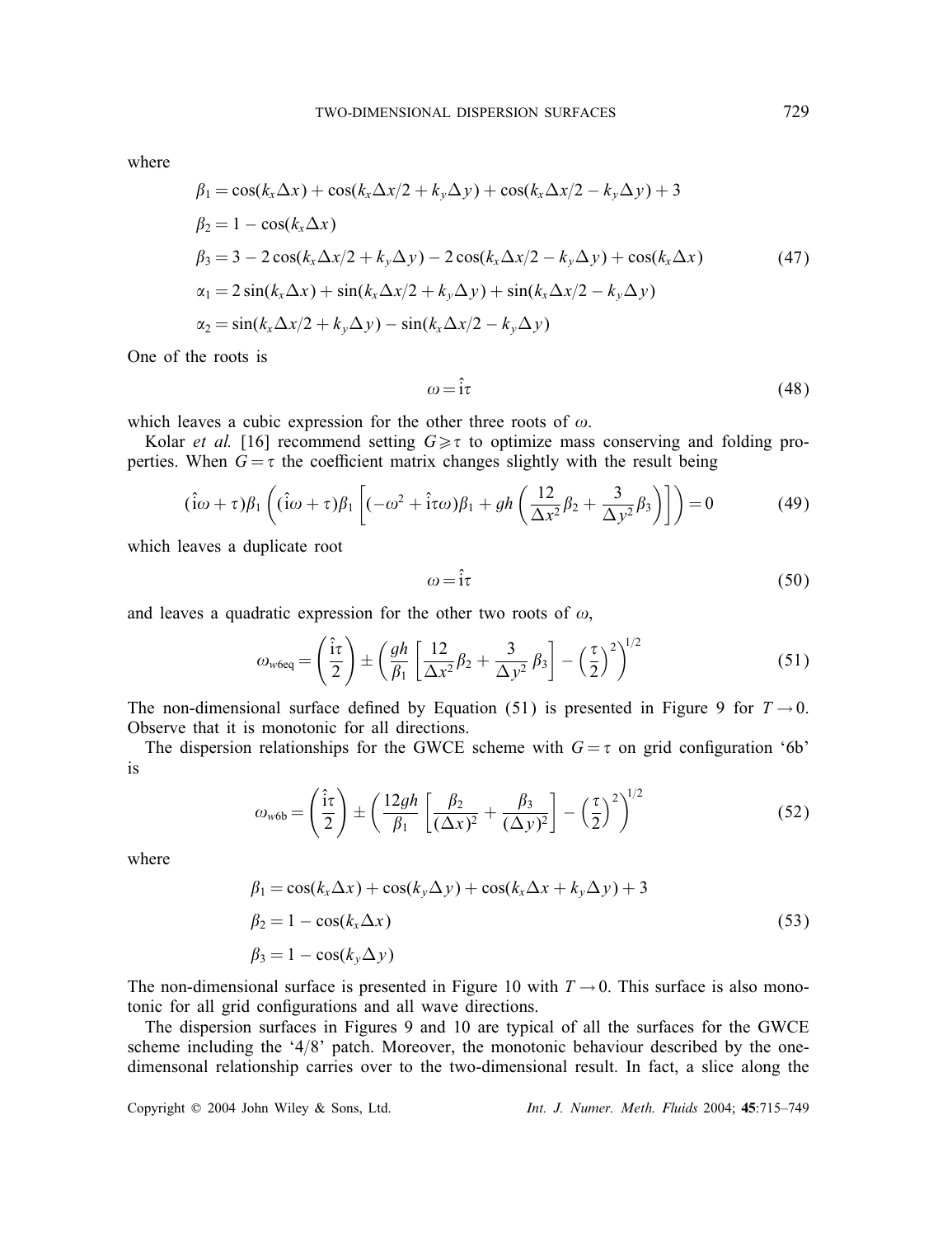

Figure 9. Dispersion surface for the GWCE scheme on grid patch '6eq'.



Figure 10. Dispersion surface for the GWCE scheme on grid patch '6b'.

 $K_x$  or  $K_y$  axis for patch '6b' in Figure 10 and a slice along the  $K_y$  axis for patch '6eq' is identical to the one-dimensional result. These curves are all plotted in Figure 11. However, the  $K_x$  axis slice for the '6eq' is not identical to the curve obtained from a one-dimensional derivation, but it is still monotonic.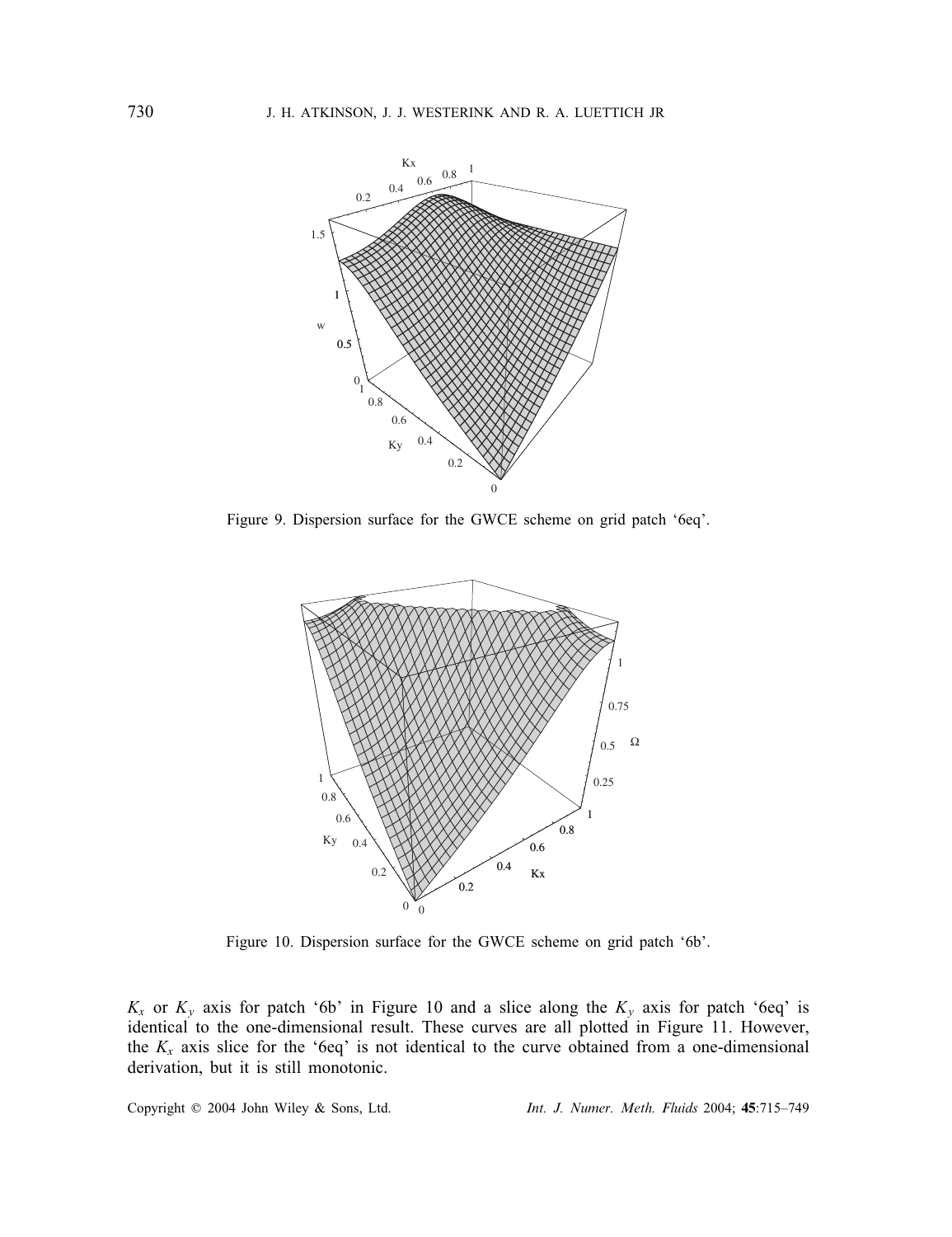

Figure 11. Comparison of the one-dimensional GWCE scheme dispersion curve and a slice of the two-dimensional GWCE dispersion surface for patch '6eq' and '6b' are shown in the analytical result.

# *3.4. Cluster continuity scheme*

The cluster scheme is a new approach that we devised to overcome the mass balance problems associated with the GWCE scheme [16]. It may be thought of as an attempt to mimic a control volume scheme within a finite element framework. It is conceptually similar to the scheme presented by Giammarco and Todini [17] except that it applies to a cluster of elements instead of a control volume. The cluster scheme is obtained by modifying the weighted residual statement of the primitive scheme. The linear weighting function used to generate the weighted residual statement of the continuity equation (1) is replaced by a piecewise constant function defined on the domain composed of all the elements surrounding a node. The nodal cluster weighting function may be written as

$$
\psi_j = \begin{cases} 1 & \text{in elements around node } j \\ 0 & \text{otherwise} \end{cases} \tag{54}
$$

In this way, a continuity equation is generated for each node in the domain rather than elemental equations that require global assembly. This will give the numerical solution perfect mass balance globally and locally when integrated over any of these nodal subdomain clusters. This property would make it a valuable technique, which could be coupled to a transport model that similarly evaluated mass transport on nodal subdomains.

After substituting the Fourier mode into the discrete '6eq' stencil and setting the matrix determinant equal to zero, the following three roots are obtained:

$$
\omega = \hat{i}\tau \tag{55}
$$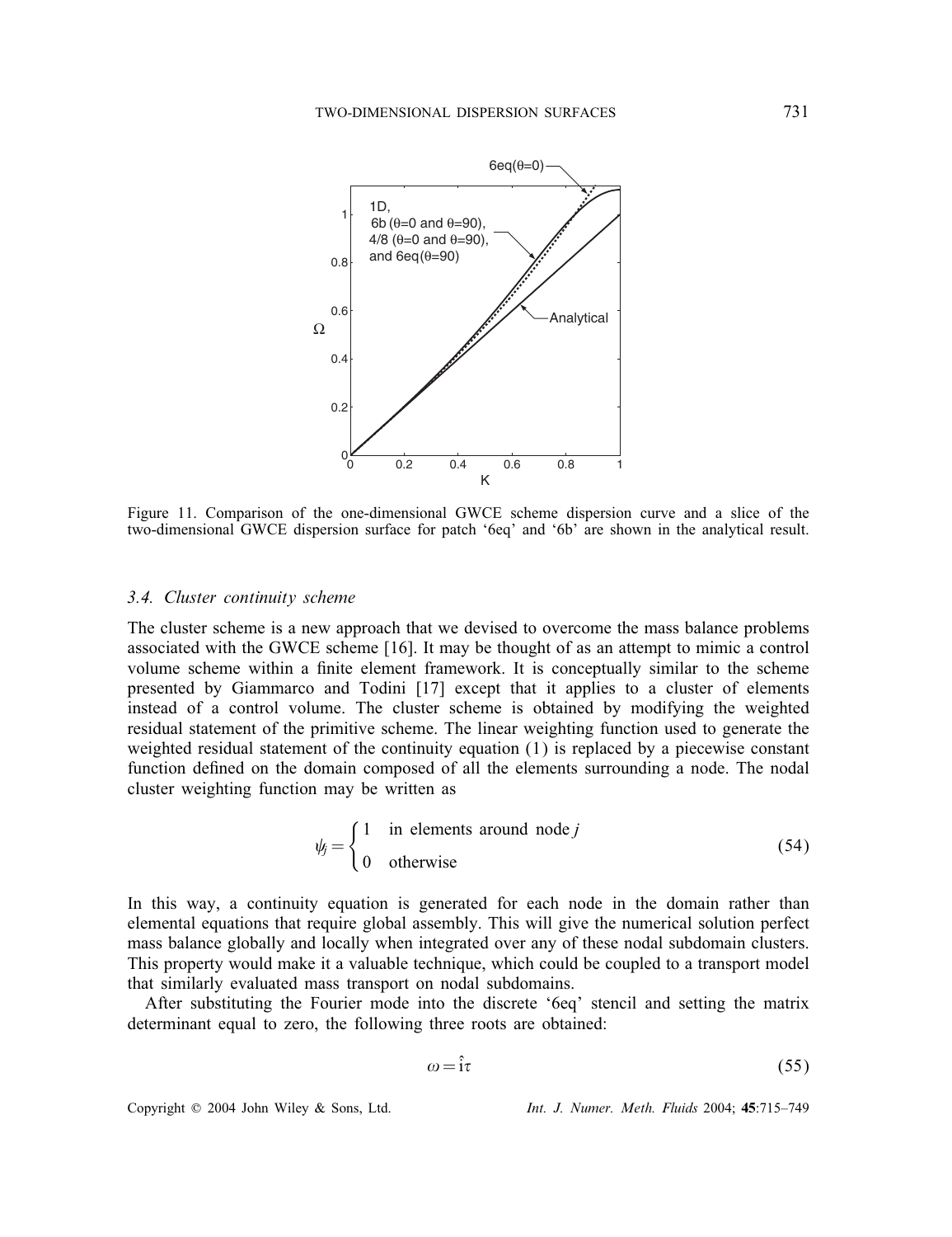

Figure 12. Dispersion surface for cluster scheme on grid patch '6eq'.

and

$$
\omega_{c6eq} = \left(\frac{\hat{i}\tau}{2}\right) \pm \left(\frac{gh}{\beta_1\beta_2} \left[3\left(\frac{\alpha_1}{\Delta x}\right)^2 + \frac{27}{4}\left(\frac{\alpha_2}{\Delta y}\right)^2\right] - \left(\frac{\tau}{2}\right)^2\right)^{1/2} \tag{56}
$$

where now

$$
\beta_2 = \cos(k_x \Delta x) + \cos(k_x \Delta x/2 + k_y \Delta y) + \cos(k_x \Delta x/2 - k_y \Delta y) + \frac{3}{2}
$$
\n(57)

and  $\beta_1$ ,  $\alpha_1$  and  $\alpha_2$  are as defined in Equation (23). Non-dimensionalizing and allowing for  $T \rightarrow 0$  the dispersion relationship may be expressed as  $T \rightarrow 0$ , the dispersion relationship may be expressed as

$$
\Omega_{c6eq} = \frac{\sqrt{3}}{\pi} \sqrt{\frac{\alpha_1^2 + 3\alpha_2^2}{\beta_1 \beta_2}}
$$
\n(58)

Similar expressions may be derived for all the other grid patches and non-dimensionalized as described above. The two-dimensional surface for the cluster dispersion relation for grid '6eq' is shown in Figure 12. The similarities between the cluster surfaces and the primitive surfaces may be observed. Like the primitive '6eq' dispersion result, the '6eq' dispersion for the cluster scheme is fully folded in the  $v$ -direction but is not folded in the x-direction. Compare Equation (58) to the dispersion relationship for the primitive scheme on patch '6eq' in Equation (26) and observe the great similarity between  $\Omega_{c6eq}$  and  $\Omega_{p6eq}$ . There is a slight difference in the constant in front of the radical and note that  $\beta_1$  is approximately equal to  $\sqrt{\beta_1 \beta_2}$ . This similarity exists between the cluster and primitive scheme for all the grid configurations. The cluster dispersion result for the '6b' and '4/8' grid configurations are<br>fully folded in both the  $x_2$  and v-direction. The cluster surface is steeper than the primitive fully folded in both the  $x$ - and  $y$ -direction. The cluster surface is steeper than the primitive surface but has the same shape as the primitive surface in each case.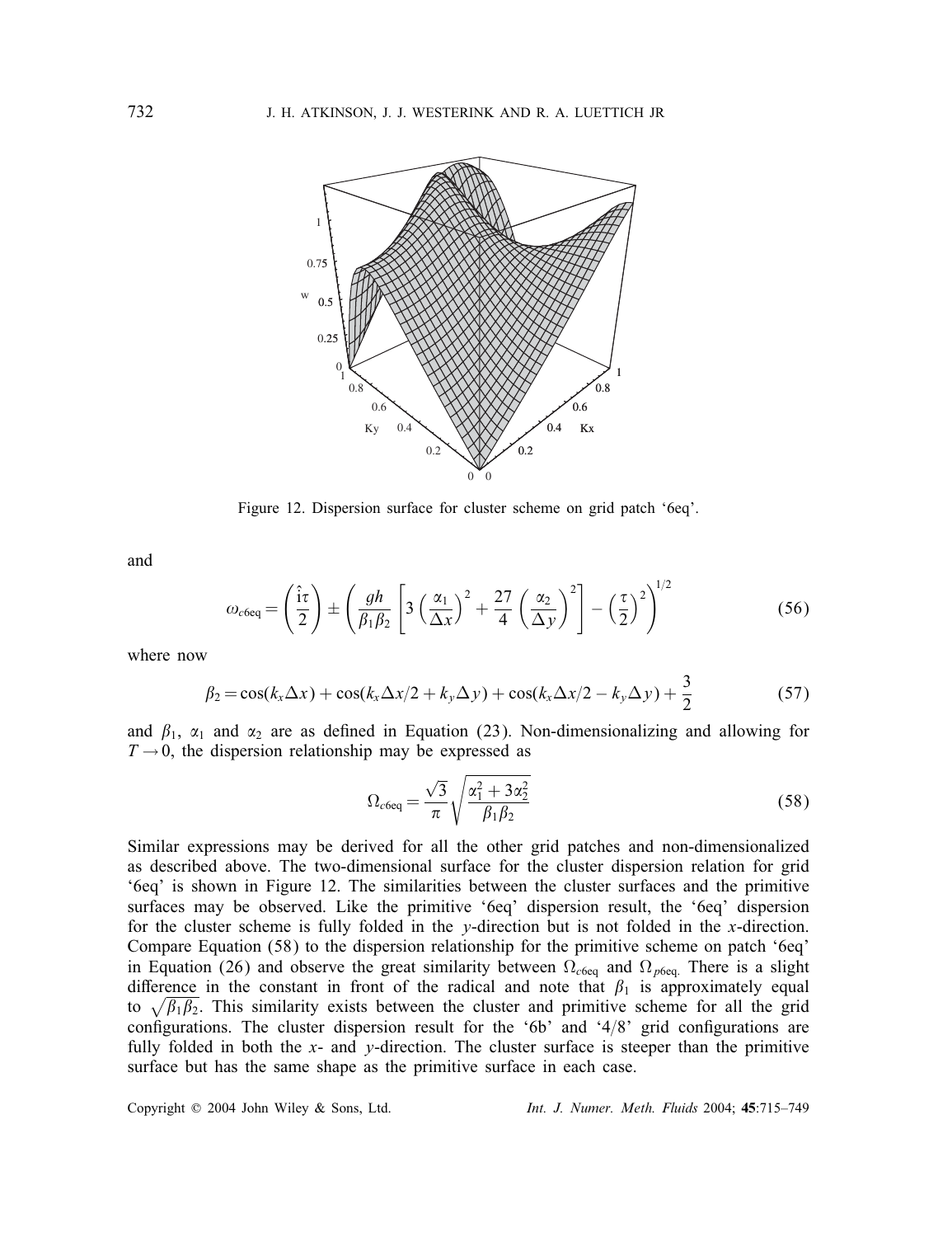While the two-dimensional dispersion analysis results for the cluster scheme are similar to those of the primitive equation scheme, they are very different from the results obtained from one-dimensional dispersion analysis. Using a one-dimensional implementation of the cluster scheme, the discrete equations are

$$
\frac{(\hat{i}\omega)}{4}(\zeta_{j-1} + 2\zeta_j + \zeta_{j+1}) + \frac{h}{2\Delta x}(u_{j+1} - u_{j-1}) = 0
$$
\n(59)

and

$$
\frac{(\hat{i}\omega + \tau)}{6}(u_{j-1} + 4u_j + u_{j+1}) + \frac{g}{2\Delta x}(\zeta_{j+1} - \zeta_{j-1}) = 0
$$
\n(60)

which leads to the dispersion relationship

$$
\omega = \left(\frac{\hat{i}\tau}{2}\right) \pm \left(\frac{6gh}{\Delta x} \left[ \frac{\sin^2(k\Delta x)}{(\cos(k\Delta x) + 1)(\cos(k\Delta x) + 2)} \right] - \left(\frac{\tau}{2}\right)^2\right)^{1/2}
$$
(61)

Making use of the identity  $sin^2 = 1 - cos^2$ , a bit of manipulation shows that this is identical to the dispersion relationship for the wave equation scheme in one dimension

$$
\omega = \left(\frac{\hat{i}\tau}{2}\right) \pm \left(\frac{6gh}{\Delta x} \left[\frac{1 - \cos(k\,\Delta x)}{(\cos(k\,\Delta x) + 2)}\right] - \left(\frac{\tau}{2}\right)^2\right)^{1/2} \tag{62}
$$

Therefore, one-dimensional dispersion analysis predicts smooth, oscillation free behaviour that is identical to the wave equation behaviour.

Unfortunately, the monotonic behaviour of the one-dimensional cluster scheme does not carry over to the two-dimensional form. Rather the two-dimensional formulation manifests the same folding dispersion behaviour as the primitive scheme with a single  $\nu$ -direction fold on the '6eq' configuration and the same dual folds for the '6b' and '4/8' configurations.<br>Figure 13 illustrates this by comparing the one-dimensional result with a slice through the Figure 13 illustrates this by comparing the one-dimensional result with a slice through the folded portion of the two-dimensional surface of grid patch '6b'. Figure 13 shows that the two-dimensional analysis almost entirely contradicts the results of a one-dimensional analysis.

The explanation of this behaviour is that the two-dimensional stencils are different in two ways from the one-dimensional stencils. First, as demonstrated in the previous sections, restricting attention to an x-direction wave on the '6eq' grid reveals a staggered grid type of behaviour for which the dispersion relationship does not fold in that direction. The presence of the  $\frac{\Delta x}{2}$  argument in Equation (57) is a manifestation of the two-dimensional discretization and does not appear in the one-dimensional result. Second, unlike the primitive and GWCE schemes, the discrete cluster continuity equation does not reduce identically to the one-dimensional stencil for *any* orientation or grid configuration. Consider the discrete cluster equation for the nodes shown in Figure 8 which may be written

$$
\frac{(\hat{i}\omega)}{9}(\zeta_1 + \zeta_2 + \zeta_3 + 3\zeta_4 + \zeta_5 + \zeta_6 + \zeta_7) \n+ \frac{h}{6\Delta x}(u_3 - u_1 + 2(u_6 - u_2) + u_7 - u_1) + \frac{h}{4\Delta y}(v_1 - v_5 + v_3 - v_7) = 0
$$
\n(63)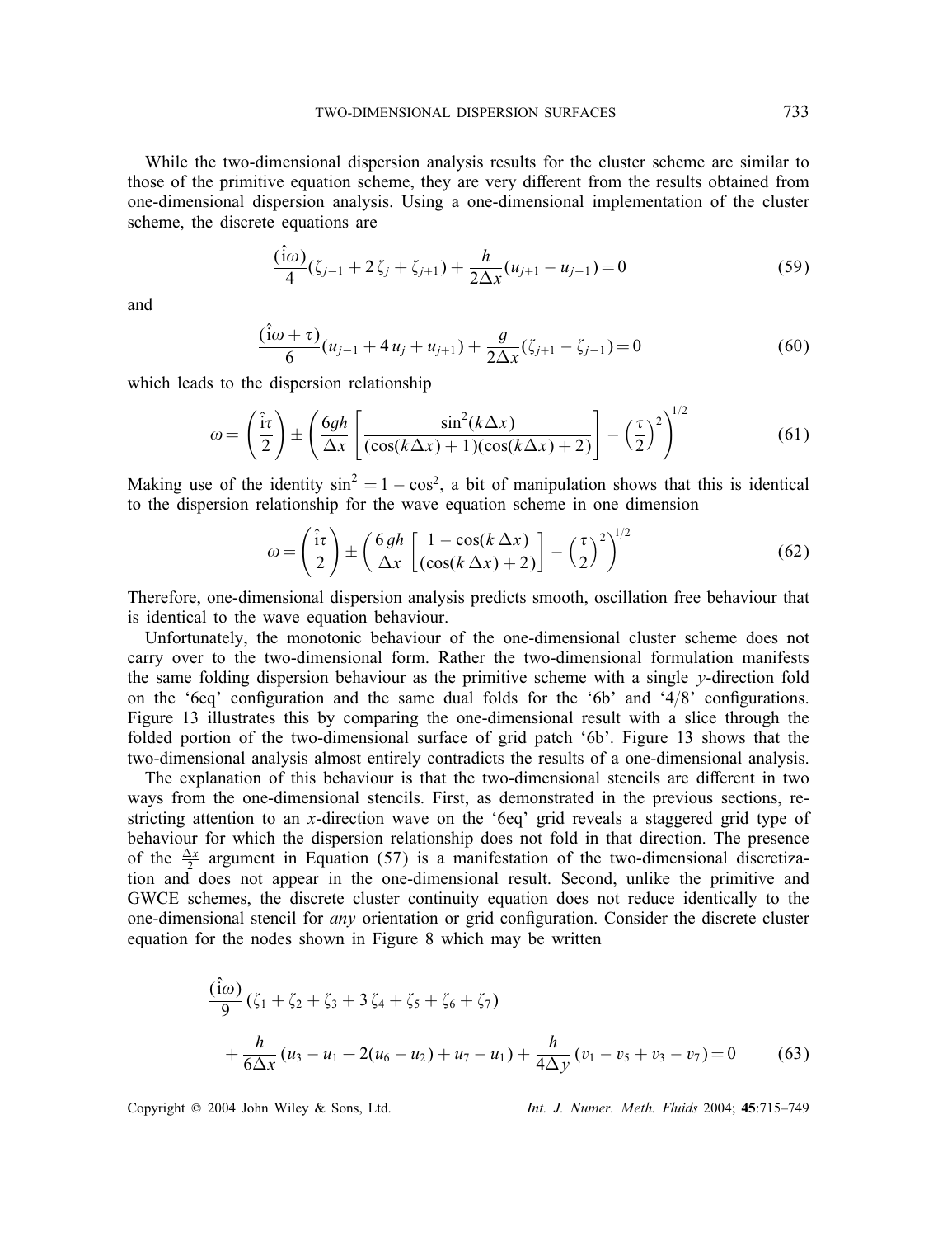

Figure 13. Comparison of the one-dimensional cluster dispersion curve and slices of the two-dimensional cluster dispersion surface for configuration '6eq', '6b' and '4/8' are shown in the analytical result.

and examining a wave propagating in only the  $y$ -direction which leads to the restrictions that

$$
\frac{\partial}{\partial x} = 0 \tag{64}
$$

all  $u_i = 0$ , and

$$
\zeta_1 = \zeta_3, \quad v_1 = v_3 \tag{65}
$$

$$
\zeta_6 = \zeta_2 = \zeta_4 \qquad v_6 = v_2 = v_4 \tag{66}
$$

$$
\zeta_5 = \zeta_7, \quad v_5 = v_7 \tag{67}
$$

With these simplifications, the discrete equation reduces to

$$
\frac{(\hat{i}\omega)}{9}(2\zeta_1 + 5\zeta_4 + 2\zeta_5) + \frac{h}{2\Delta y}(v_1 - v_5) = 0
$$
\n(68)

or to compare to a one-dimensional stencil equation (68) may be rearranged and written with  $\pm j$  notation as

$$
\frac{(\hat{i}\omega)}{4}\left(\frac{8}{9}\zeta_{j-1}+\frac{20}{9}\zeta_j+\frac{8}{9}\zeta_{j+1}\right)+\frac{h}{2\Delta y}(u_{j+1}-u_{j-1})=0
$$
\n(69)

Thus, the two-dimensional discrete cluster equations do not collapse to the one-dimensional form shown in Equation (59). This contrasts with the discrete primitive equation scheme and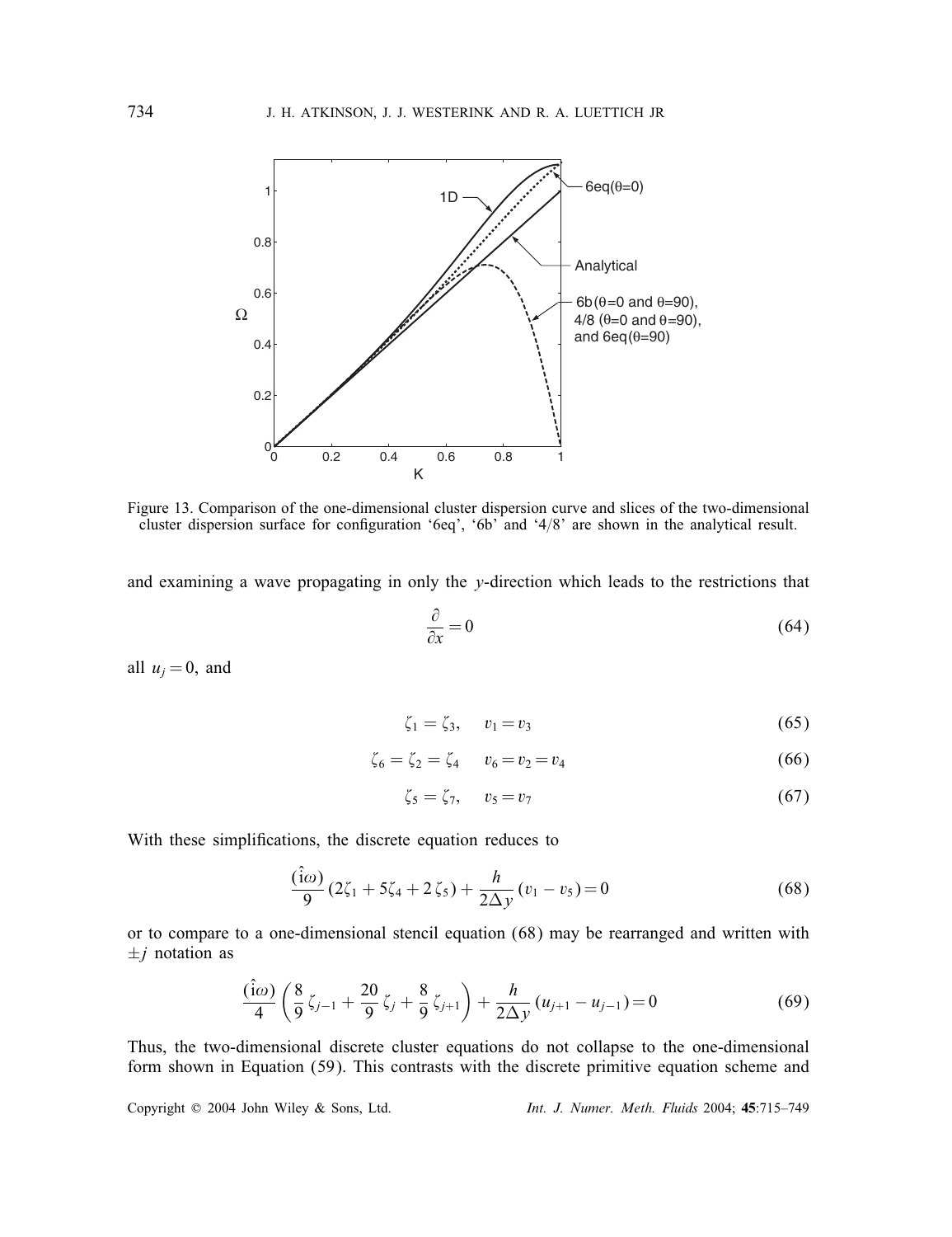the GWCE scheme which did collapse identically to a one-dimensional stencil with the same restrictions. Note that the distribution of mass for the  $\zeta$  unknowns has changed from

$$
1 \quad 2 \quad 1 \tag{70}
$$

in Equation (59) to

$$
0.8888 \quad 2.2222 \quad 0.8888 \tag{71}
$$

which still sums exactly to 4 as in the one-dimensional stencil. As mentioned before, the momentum equation reduces exactly to the one-dimensional result and when Equation (69) is used in conjunction with Equation (60), the dispersion relationship is

$$
\omega = \left(\frac{\hat{i}\tau}{2}\right) \pm \left(\frac{27gh}{\Delta y}\left[\frac{\sin^2(k_y\Delta y)}{(4\cos(k_y\Delta y) + 5)(\cos(k_y\Delta y) + 2)}\right] - \left(\frac{\tau}{2}\right)^2\right)^{1/2}
$$
(72)

This is equivalent to the slice of the two-dimensional dispersion surface with  $K<sub>x</sub> = 0$ . The only difference between the one-dimensional and two-dimensional relationships, Equation  $(72)$  and (61), is the term in the denominator that arises from the mass matrix and it is this term that causes folding in the two-dimensional implementation. This effect is not predicted by one-dimensional dispersion study. Note that the same contradiction between the one- and twodimensional results occurs for both the x- and y-direction on grid configurations '6b' and '4/8'.<br>In summary, the one-dimensional analysis predicts that the cluster scheme is monotonic:

In summary, the one-dimensional analysis predicts that the cluster scheme is monotonic; however, two-dimensional analysis results are primarily folded due to a subtle change in the two-dimensional mass matrix for all grid configurations. The exception is a non-folded relationship for the x-direction on the '6eq' grid caused by the offset arrangement of nodes. This fortuitous effect is independent of the mass matrix differences. These departures from the predictions of one-dimensional analysis are significant. Moreover, simply collapsing a two-dimensional grid patch to a one-dimensional grid and checking for alignment of nodes does not reliably predict if two-dimensional behaviour will mimic the behaviour of onedimensional equations. Even though node alignment indicates equivalence between one and two-dimensional behaviour for the primitive scheme, it does not imply the same for the cluster scheme.

# 4. NUMERICAL EXPERIMENTS

Numerical experiments are performed on the well-known quarter annular harbor test case [18] in order to verify the predictions of the dispersion analysis. The solutions will be found on the three computational meshes shown in Figure 14 which are represented by the patches of elements used in the analysis. Although the grid patches of Figure 2 differ slightly from the grid configurations in Figure 14, they are sufficiently similar such that the results of the analysis may be used to explain the properties of the numerical solutions. Separate simulations are performed with an  $M_2$  wave and an  $M_4$  wave with an amplitude of 5.0ft (1.524m) on the open boundary. An  $M_4$  wave has twice the frequency of an  $M_2$  wave which has a period of 12.42h. The normal velocity is set to zero on the land boundary. The bathymetry varies quadratically from 10.0 ft  $(3.048 \text{ m})$  at the inner (land) boundary to  $62.5 \text{ ft}$   $(19.05 \text{ m})$  at the outer (open)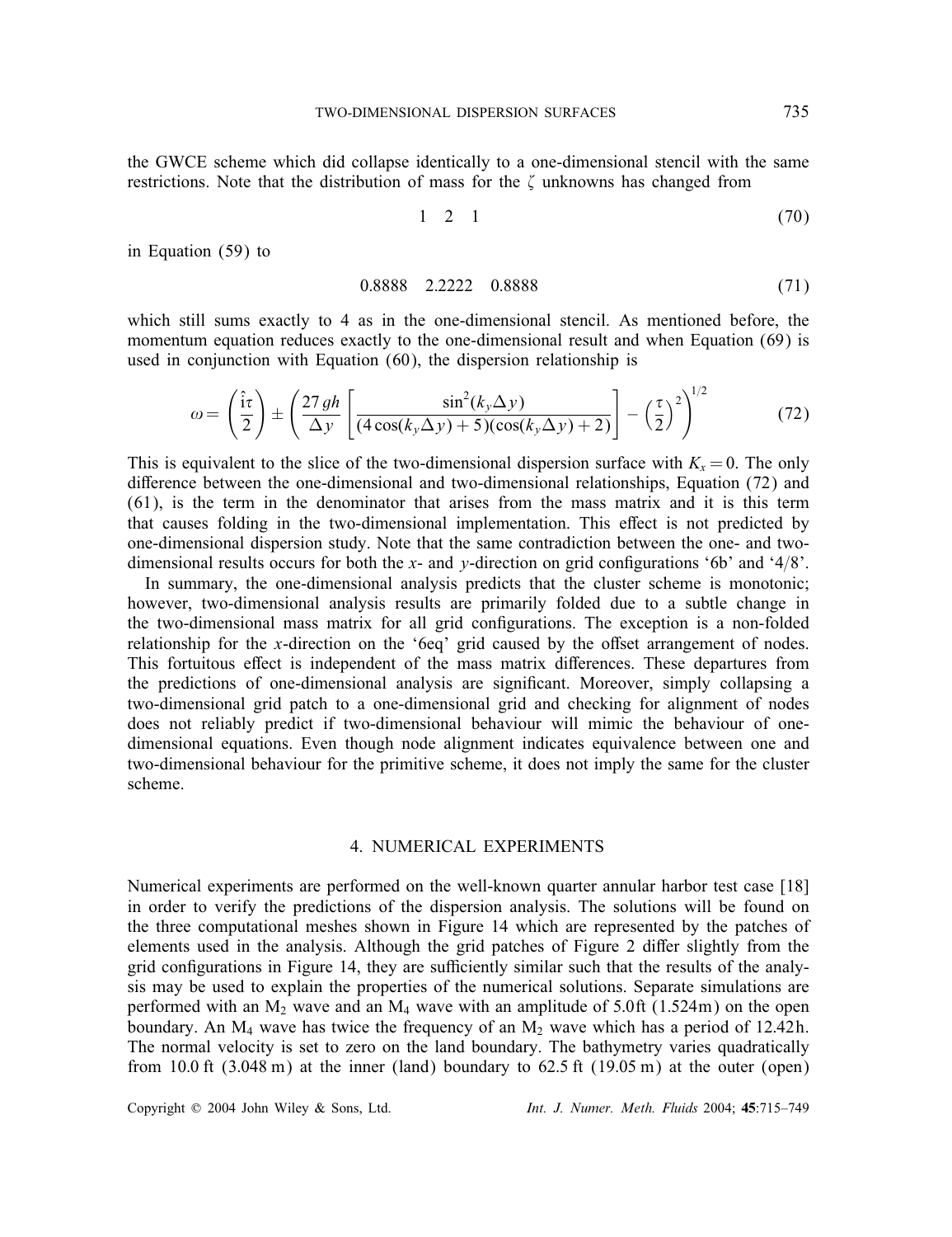

Grid 6eq



Grid 6b



Grid 4/8

Figure 14. The three computational meshes used for numerical experiments.

boundary. A small friction value of  $\tau = 0.0001$  was defined. All computations were obtained with modified versions of the ADCIRC code [19] using a time step of 5.5. The small time with modified versions of the ADCIRC code  $[19]$  using a time step of 5 s. The small time step was chosen such that errors in the solution were dominated by the spatial discretization. For this test case, the analytical solution is radially symmetric, so oscillations may be readily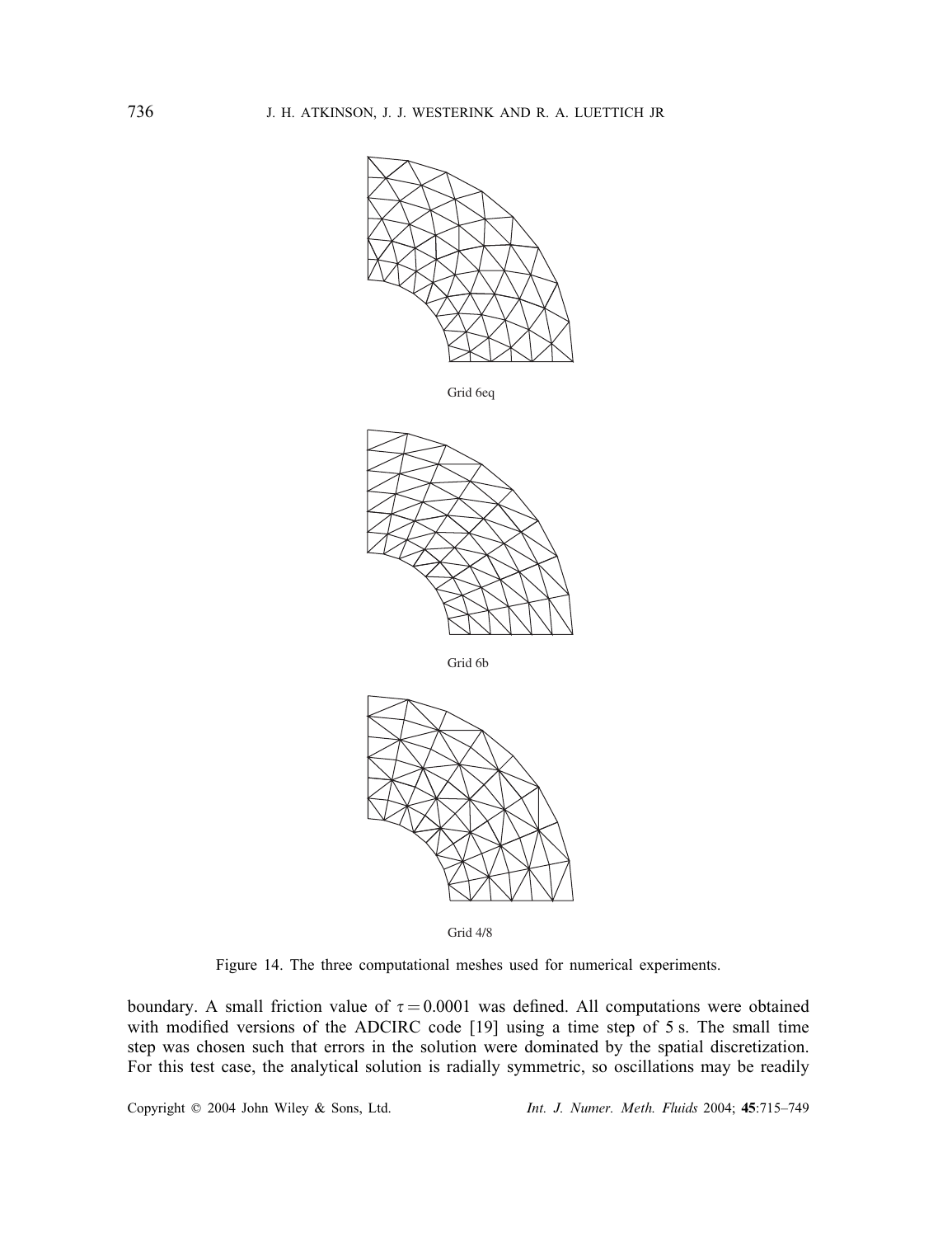discerned by plotting the maximum and minimum values at successive radial locations. The analytical solution has four components, sine and cosine amplitudes for elevation and for radial velocity. Values of the sine and cosine components of the Fourier decomposed elevation and velocity solutions are plotted. It is convenient to define two oscillation directions, a radial-direction and a  $\theta$ -direction as suggested by defining the quarter annular domain in<br>polar co-ordinates. The r-direction extends from the inner land boundary outward to the open polar co-ordinates. The r-direction extends from the inner land boundary outward to the open boundary along radii. The  $\theta$ -direction extends in the counter-clockwise direction along lines of constant r. Consider the grid configurations in Figure 14 and the idealized grid patches<br>in Figure 2 and note that the *ft*-direction in the quarter annular domain corresponds to the in Figure 2 and note that the  $\theta$ -direction in the quarter annular domain corresponds to the x-direction of the patches and the r-direction corresponds to the y-direction. An oscillation in the  $\theta$ -direction is indicated by the separation of the maximum and minimum values at each radial location. An oscillation in the r-direction may be discerned by the existence of an oscillatory pattern in the maximum and minimum values along the r-direction.

The numerical results for the  $M<sub>2</sub>$  tide using the Primitive scheme on the '6eq', '6b' and  $^{4}/8$ ' configurations are shown in Figures 15–17. The solid line is the exact solution and the symbols represent the maximum and minimum of the computed result at each radial location symbols represent the maximum and minimum of the computed result at each radial location. Recall that the exact solution is radially symmetric, so the noisiness of the solution is revealed by the degree to which the maximum and minimum values deviate from each other. These results are entirely consistent with the two-dimensional dispersion surfaces. As predicted, the primitive scheme on the '4/8' configuration and the '6b' configuration yielded more oscillatory<br>solutions than the '6eg' configuration which produced minimal oscillations. The magnitude of solutions than the '6eq' configuration which produced minimal oscillations. The magnitude of the  $\theta$ -direction wiggles are quantified as the greatest node-to-node oscillation for each of the four solution components. Figure 18 displays these magnitudes for all three grid configurations four solution components. Figure 18 displays these magnitudes for all three grid configurations. In Figure 18 and all subsequent plots of oscillation magnitudes, the four components of the analytical solution [18] are denoted by EC for the elevation cosine component, ES for the elevation sine component, VC for the velocity cosine component, and VS for the velocity sine component. It may readily be seen that the numerical oscillations for the '6eq' grid are significantly smaller than those for the other two grid configurations. Although the '6eq' result shows negligible  $\theta$ -direction wiggles, there is an observable r-direction wiggle which is consistent with the dispersion analysis result that shows a fully folded relationship in the r-direction but not in the  $\theta$ -direction.

Next consider Figure 19 which displays the results for an  $M<sub>4</sub>$  tide using the Primitive scheme on the '6eq' configuration. Note that the r-direction wiggles are very pronounced<br>and  $\theta$ -direction wiggles have also appeared. Since an increase in forcing frequency results and  $\theta$ -direction wiggles have also appeared. Since an increase in forcing frequency results in greater radial oscillations, it is likely that a mechanism exists which partially suppresses the radial direction oscillations for the longer wavelength  $M_2$  forcing. This is most likely related to boundary conditions on the inner and outer boundaries [20]. It is also clear that the r-wiggle appears due to the full folding of the dispersion surface in that direction since it is observable for the  $M_2$  constituent. The  $\theta$ -direction oscillation appears to be dependent on the existence of the larger  $r$ -direction oscillation, either due to the imperfect equilateral triangles in the test case which do not precisely line up in the  $x$ - and  $y$ -direction as in the analysis, or due to some r to  $\theta$  energy transfer mechanism for the large-scale oscillations.

Figure 20 displays the results of a simulation using the cluster scheme on the  $4/8$  grid. The results verify the folded dispersion relationship by exhibiting the classic  $2\Delta x$  oscillations. The  $\theta$ -direction oscillation magnitudes for all three grid configurations are displayed graphically<br>in Figure 21 and reveal the same trend as was seen for the primitive scheme in Figure 21 and reveal the same trend as was seen for the primitive scheme.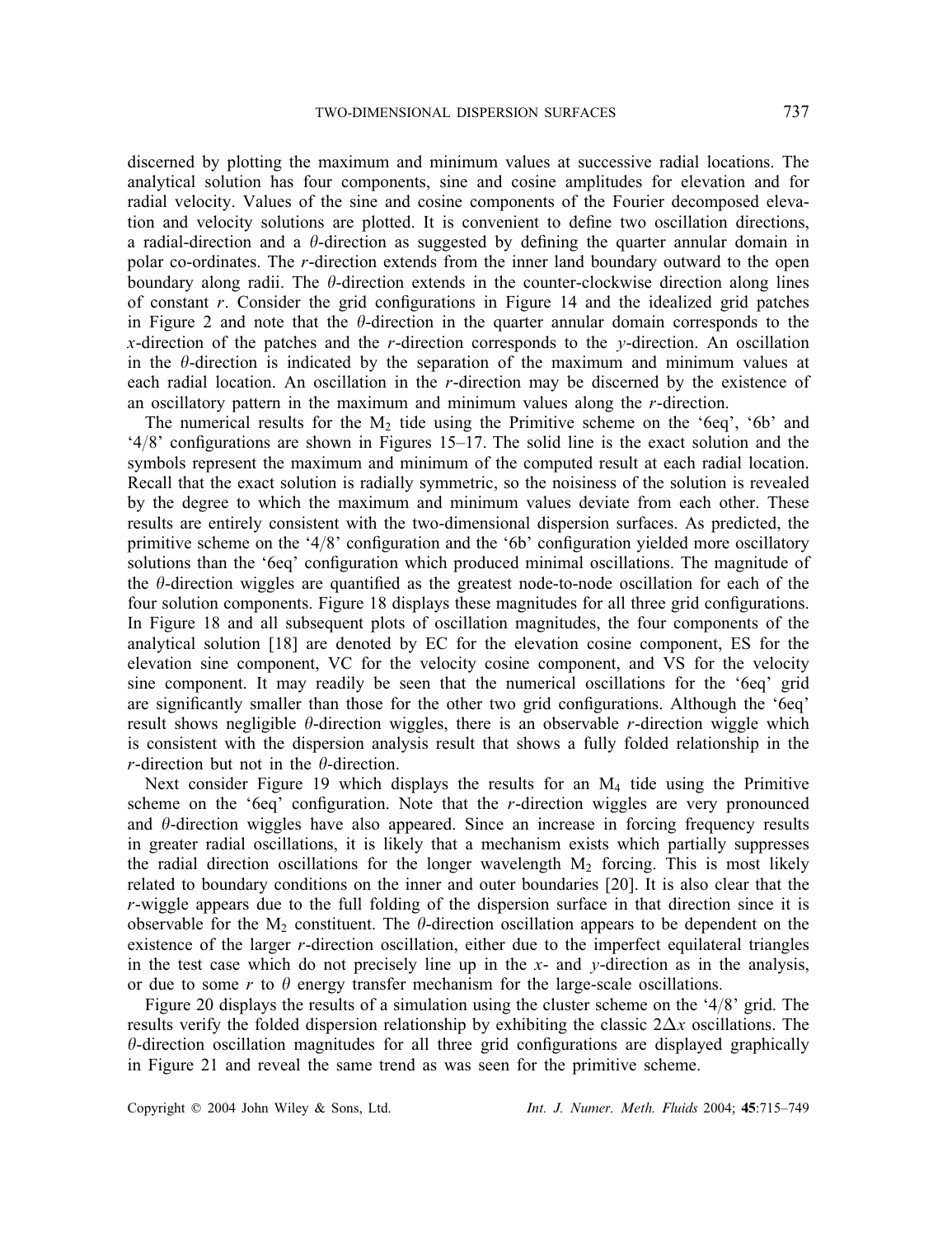

Figure 15. Results from the primitive scheme on the '6eq' grid. The solid line is the exact solution.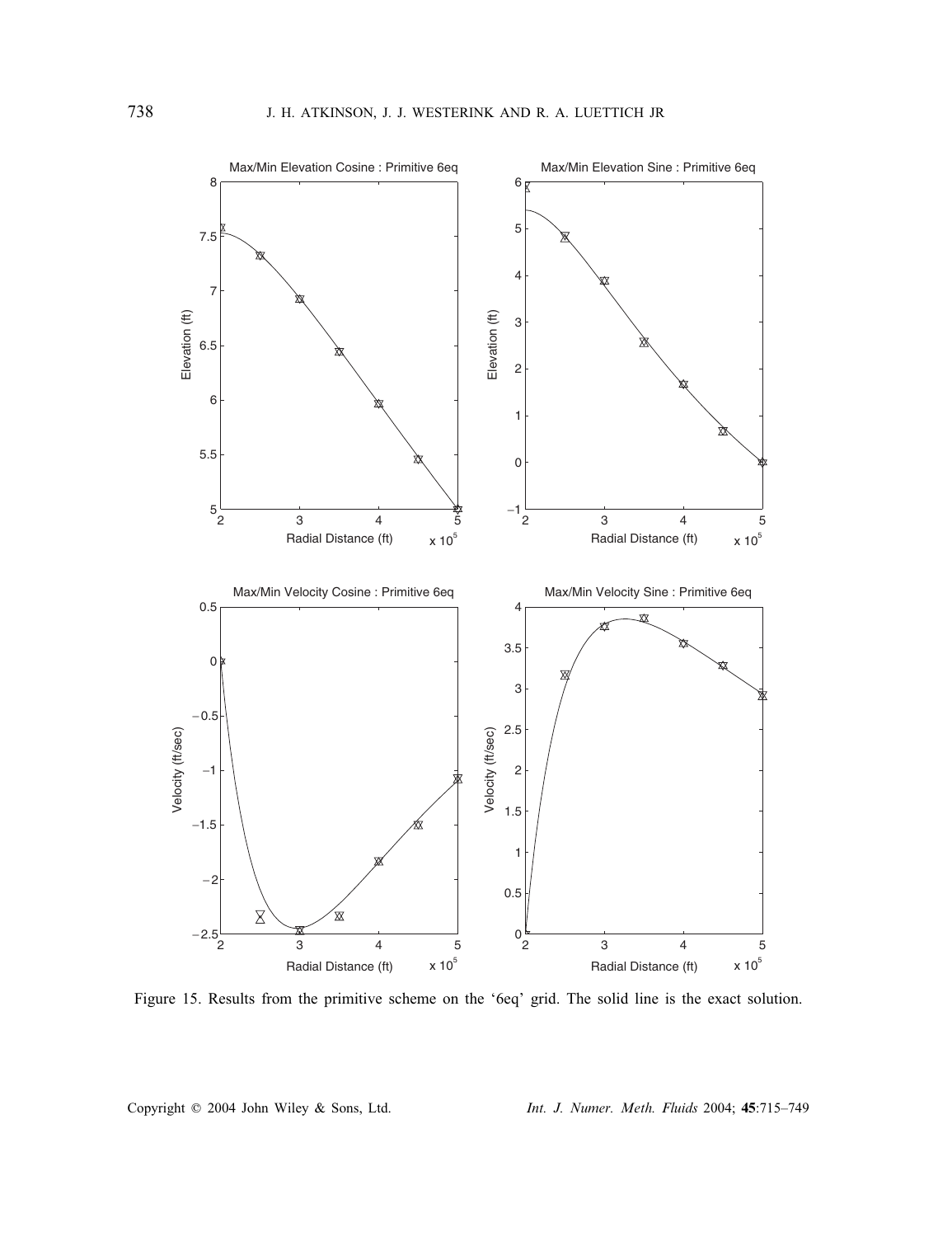

Figure 16. Results from the primitive scheme on the '6b' grid. The solid line is the exact solution.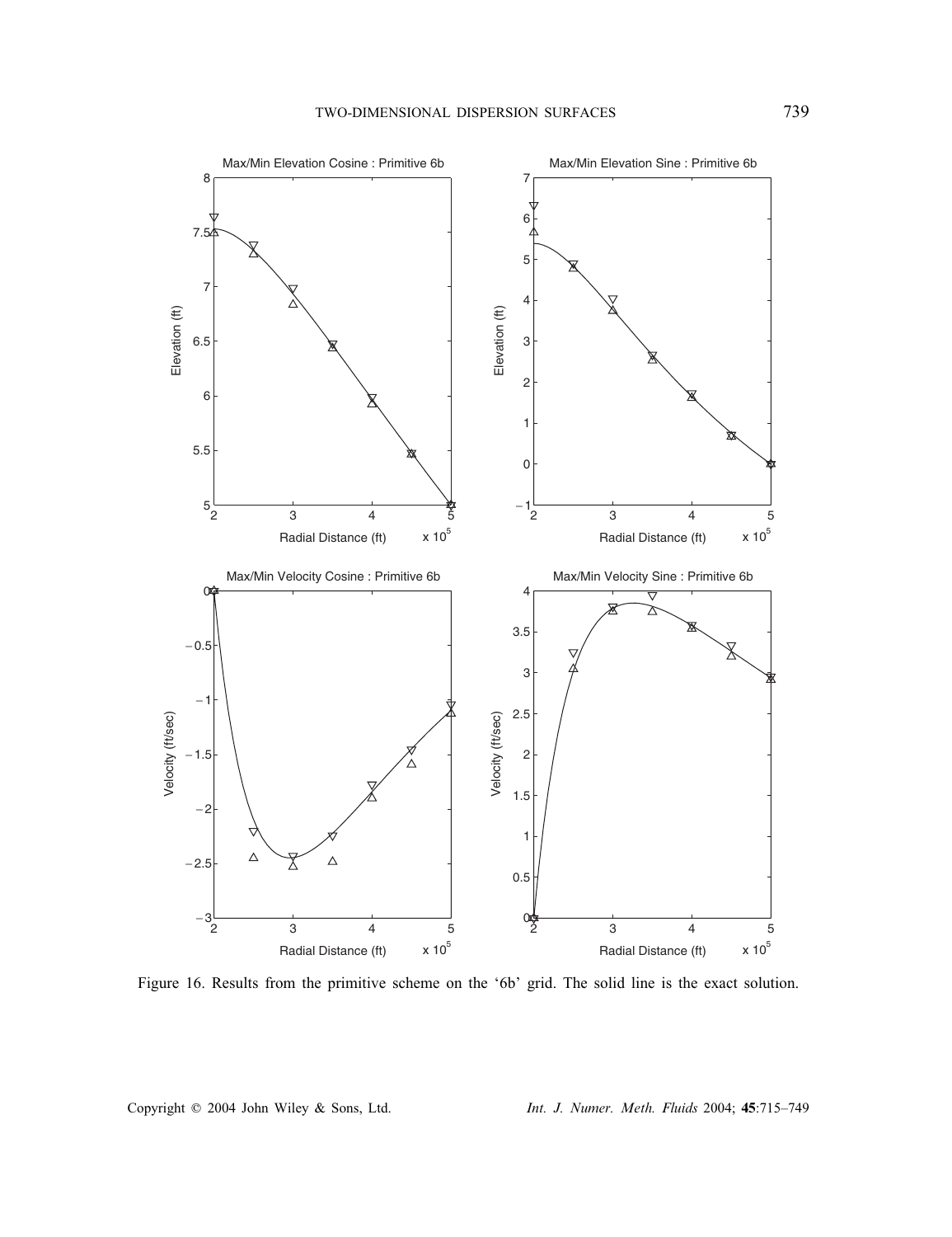

Figure 17. Results from the primitive scheme on the '4/8' grid. The solid line is the exact solution.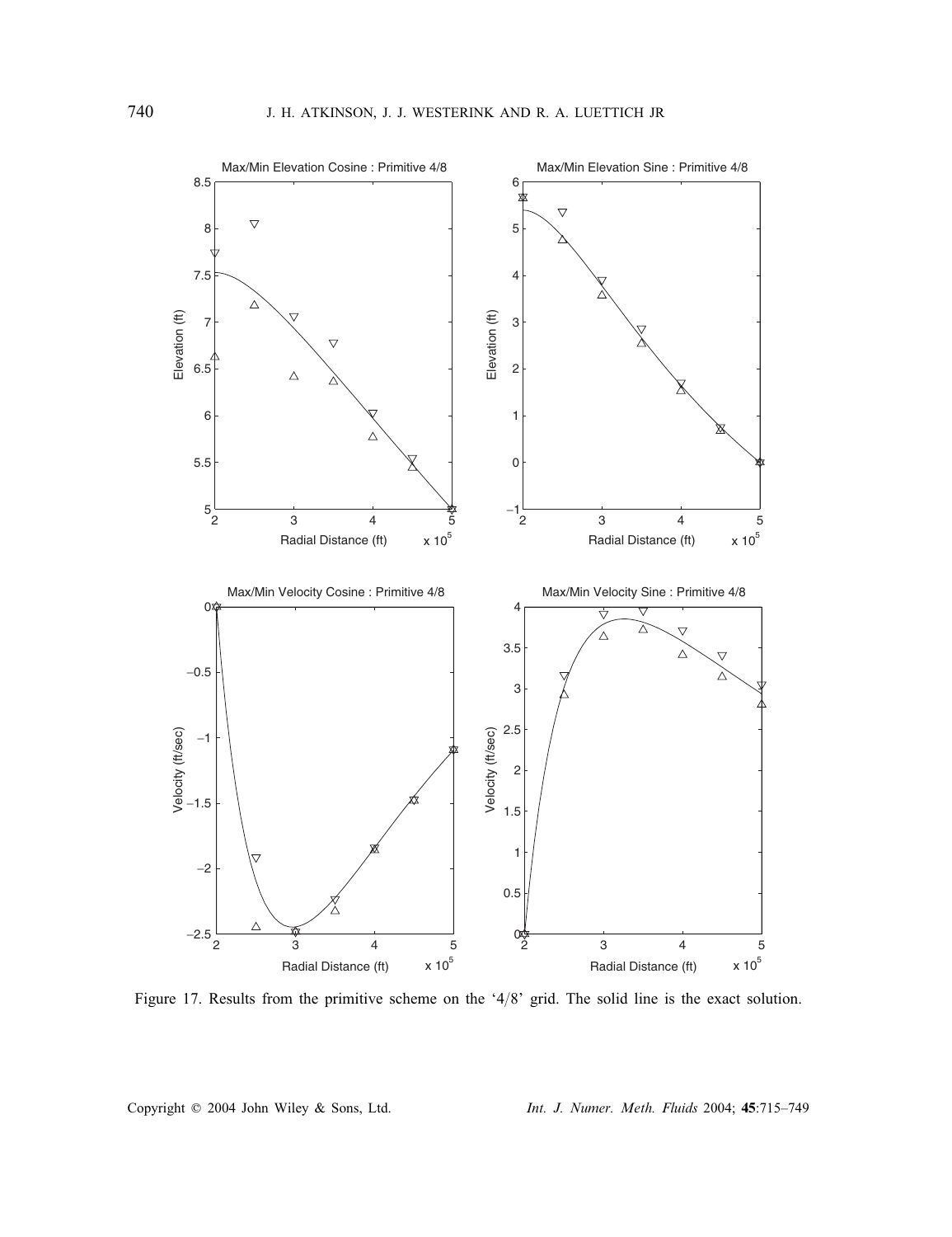

Figure 18. Maximum oscillation magnitudes for the four solution components using the primitive scheme.

Results from calculations with the GWCE scheme on grid  $4/8$  are shown in Figure 22. Numerical results obtained with the GWCE equation scheme on all grid configurations are consistent with the dispersion analysis and demonstrate the excellent dispersion properties of this scheme. None of the numerical solutions exhibit ' $2\Delta x$ ' oscillations. The magnitude of maximum node-to-node  $\theta$ -direction oscillations between adjacent nodes for the four solution components are shown in Figure 23 for all three grid configurations and the variability is seen to be very small for all the grid configurations. Computations with the  $M_4$  forcing also produced minimal oscillations for all grid configurations.

## 5. DISCUSSION

A folded dispersion relationship serves as a proxy for the existence of spurious modes. When a dispersion relationship is folded, the existence of a second, high wave number, artificial wave is predicted. The derived dispersion relationships for all the discrete schemes are asymptotic to the analytical curve and surfaces for small wave numbers. It is the high wave number, or small wavelength, modes that have poor propagation properties.

All primitive scheme discretizations except for configuration '6eq' showed fully folded dispersion surfaces in both the  $x$  and  $y$  directions. Numerical experiments with the quarter annular test case are entirely consistent with the two-dimensional dispersion surfaces computed in this study. As predicted, the primitive equation '6b' and '4/8' configurations yield significant<br>oscillations especially in the *f*ledirection while the '6eq' configuration produces only small oscillations especially in the  $\theta$ -direction while the '6eq' configuration produces only small<br>oscillations in the r-direction with the M<sub>a</sub> tide. Calculations with the M<sub>a</sub> tide result in a oscillations in the r-direction with the  $M_2$  tide. Calculations with the  $M_4$  tide result in a much larger r-direction wiggle and the emergence of a dependent  $\theta$ -direction wiggle. Onedimensional analysis of the primitive scheme suggests oscillatory solutions but it has been shown that smooth primitive solutions are possible and that dispersion properties depend upon grid configuration and wave propagation direction. Two-dimensional analysis of the primitive scheme shows that the '6b' and '4/8' configurations should be the most oscillatory<br>since the dispersion curve is folded in both the x- and v-direction. The analysis of the '6eq' since the dispersion curve is folded in both the x- and y-direction. The analysis of the '6eq' configuration reveals that the dispersion relationship is folded in the  $y$ -direction (corresponding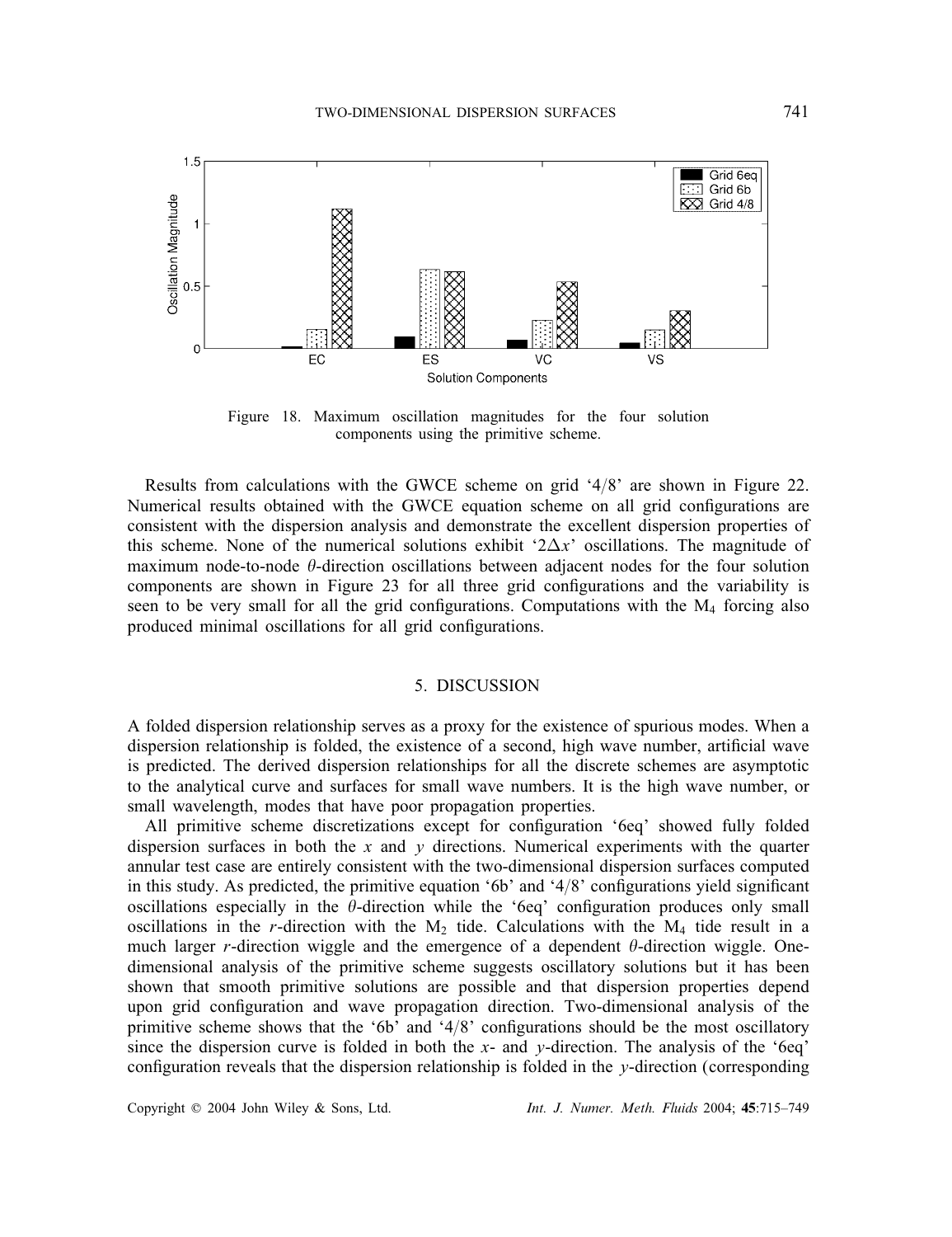

Figure 19. The M4 results from the primitive scheme on the '6eq' grid. The solid line is the exact solution.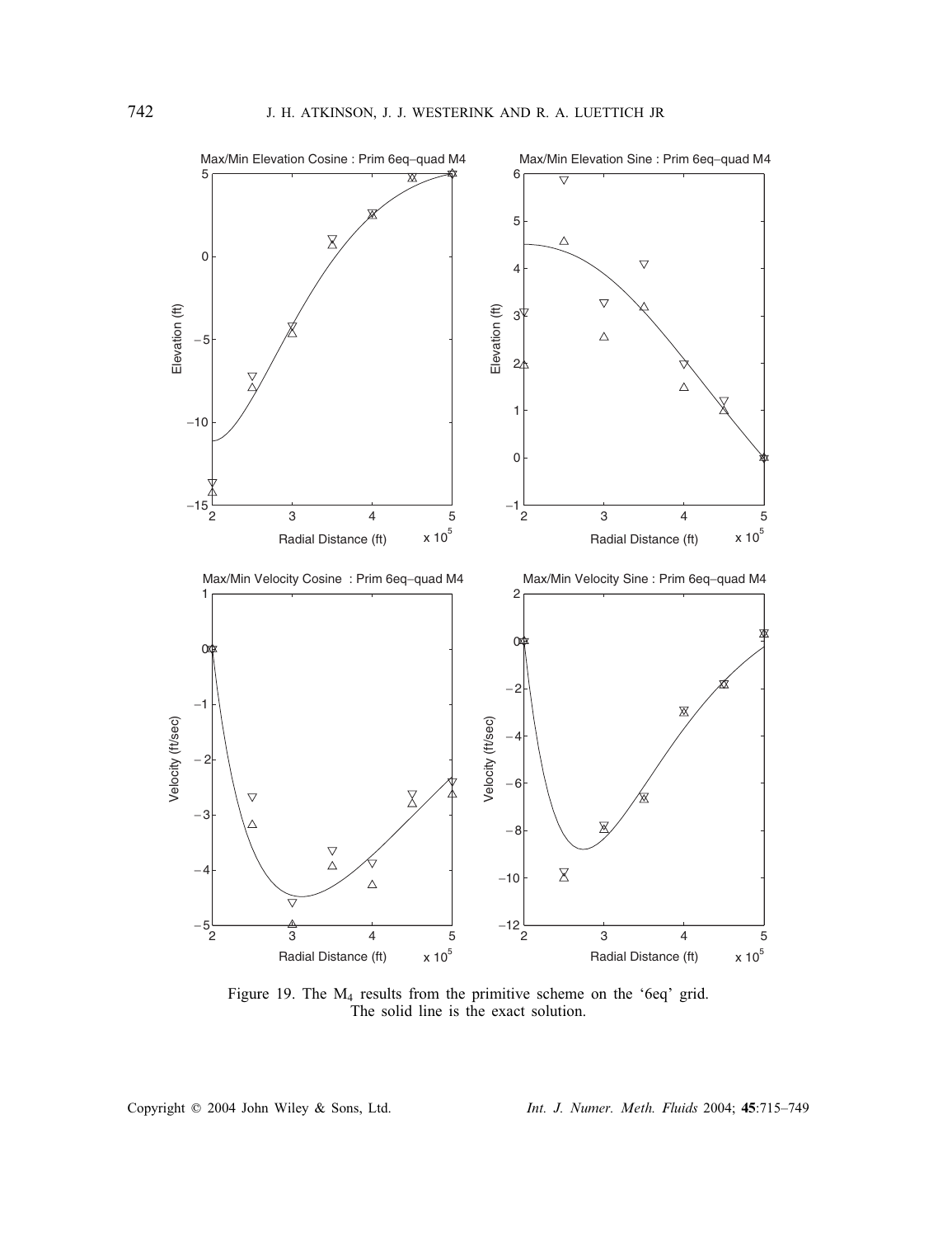

Figure 20. Results from the cluster scheme on the '4/8' grid. The solid line is the exact solution.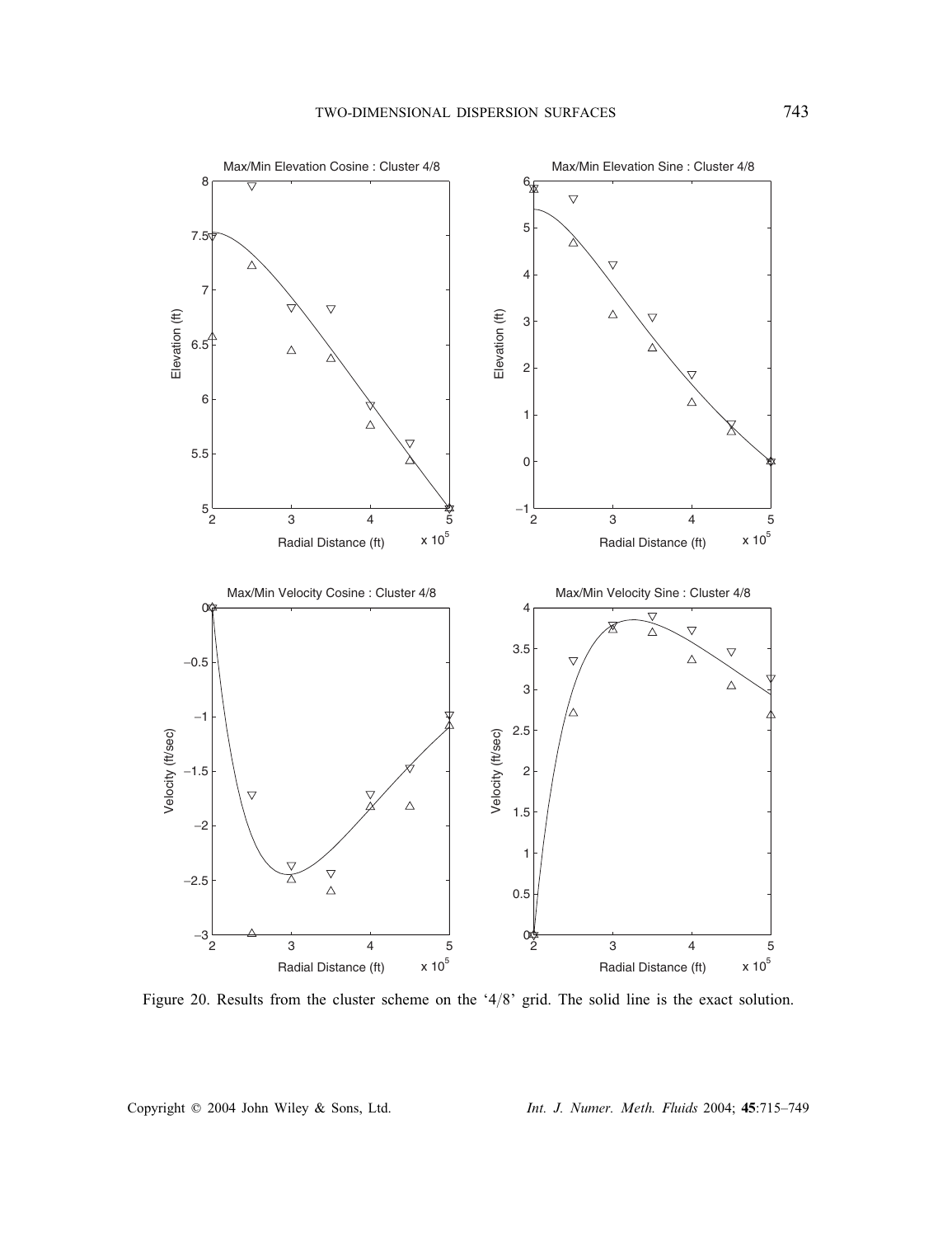

Figure 21. Maximum oscillation magnitudes for the four harmonic components using the cluster scheme.

to the r-direction) and experiments show that the oscillation occurs in this direction and that the  $\theta$ -direction wiggle is small. The r-direction oscillation appears more strongly at higher frequencies, most likely because of boundary condition interaction.

Two-dimensional dispersion surfaces for the GWCE scheme are entirely monotonic for all grid configurations and in all directions. Numerical results obtained with the GWCE equation scheme on all grid configurations are consistent with the dispersion analysis and demonstrate the excellent dispersion properties of this scheme. The GWCE scheme exhibits grid and direction independent propagation behaviour, which is an ideal property.

The two-dimensional dispersion relationships for the cluster-based scheme are all qualitatively the same as the primitive equation scheme. This contradicts the one-dimensional cluster scheme dispersion analysis which predicted identical behaviour to the GWCE scheme. The numerical experiments are consistent with the two-dimensional analysis and further demonstrate the greater predictive ability of two-dimensional analysis. We note that the origins of the different behaviour for the Cluster scheme between one- and two-dimensional implementations is the structure of the mass matrix. When the two-dimensional discrete equations are allowed to collapse to a one-dimensional stencil by restricting flow to one direction, the mass matrix never collapses to the one-dimensional counterpart. Consequently, one-dimensional analysis cannot reliably predict the behaviour of a two-dimensional implementation because the structure of the two-dimensional discrete equations is somewhat different.

We note that a wave travelling at an arbitrary angle will encounter some degree of grid stagger. Consider the grid patch shown in Figure 24 and the three wave propagation directions indicated by the arrows. The figure also shows the equivalent one-dimensional grid seen by the three waves. Note that wave 'c' is supported by a grid with smaller node spacing and a staggering of nodes. This has a number of important implications.

First, superpositioning of an x- and y-directional component in a discrete solution does not add up as in the continuum solutions. The reason is that positioning and alignment of the nodes makes a critical difference in the behaviour of the solution. In general, the dispersion surfaces predict a behaviour that is different than that predicted by resolving a wave into its x and y components. If any wave could be equivalently described by the summation of an x and  $\nu$  wave, then the dispersion behaviour of the sum should be described by the behaviour of the components individually. But this is not suggested by the dispersion surface. Consider the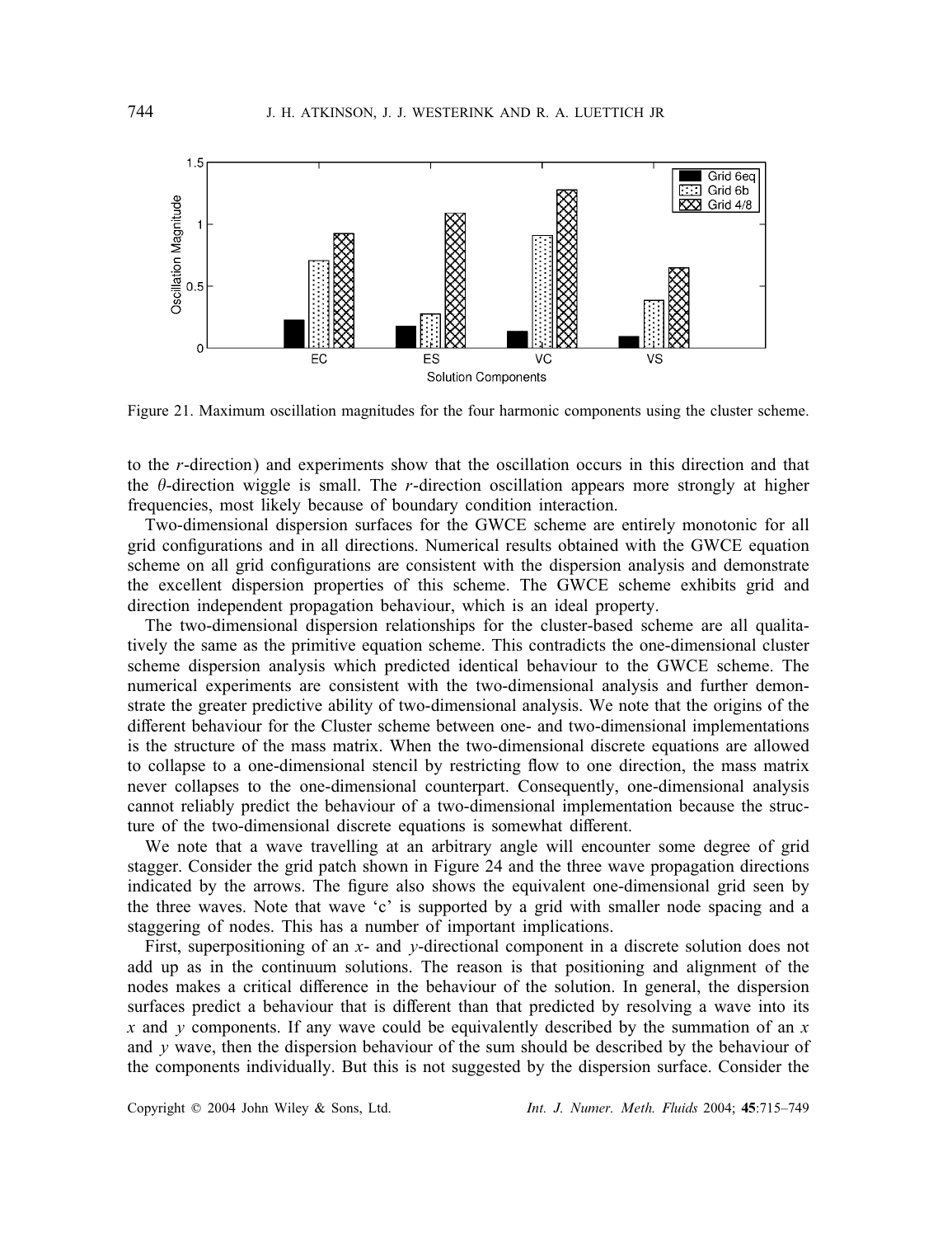

Figure 22. Results for the GWCE scheme on the '4/8' grid with  $G = \tau$ .<br>The solid line is the exact solution. The solid line is the exact solution.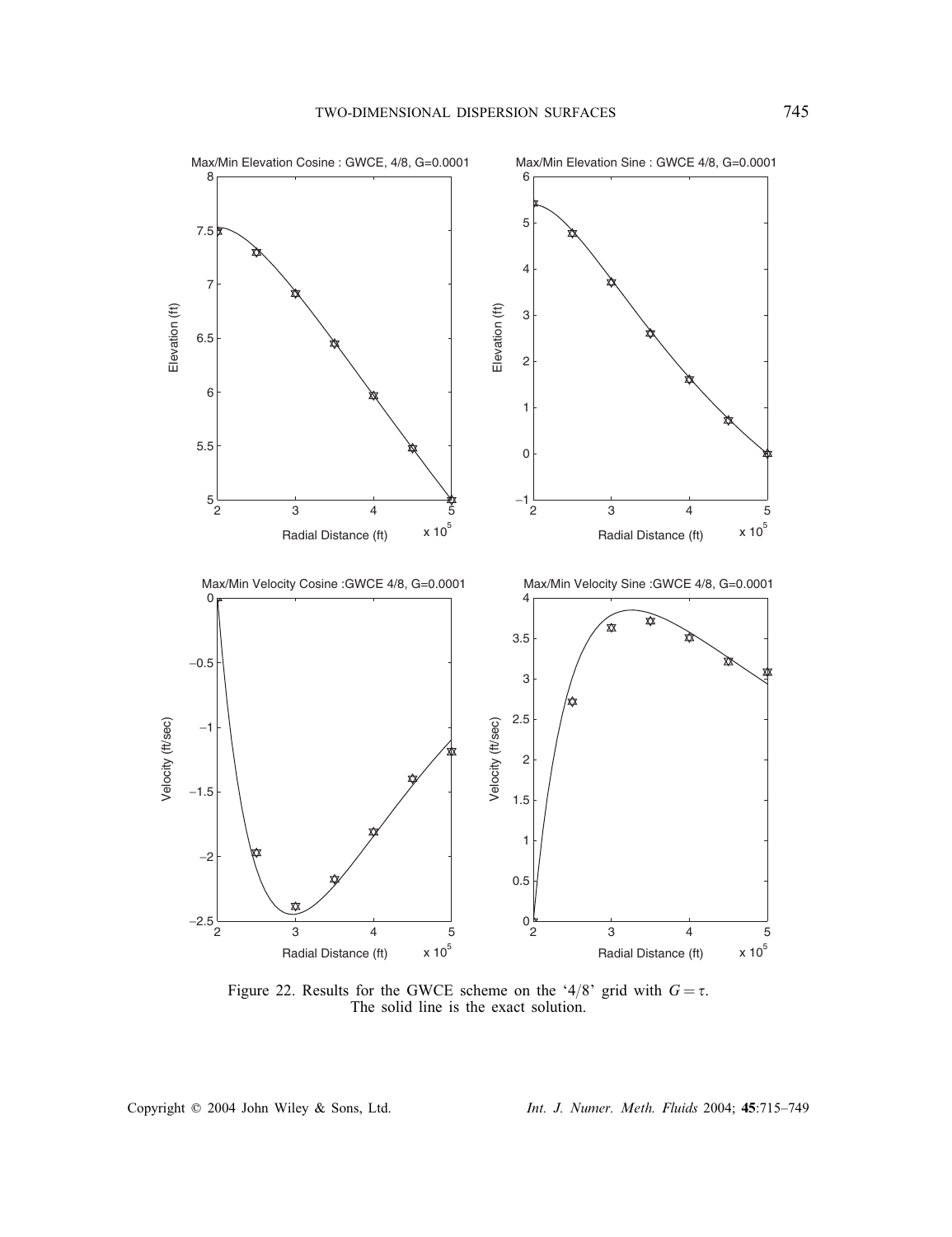

Figure 23. Maximum oscillation magnitudes for the four solution components using the GWCE scheme. Note the different vertical scale than used in Figures 18 and 21.



Figure 24. Effective one-dimensional grids as seen by various waves.

dispersion surface for the primitive scheme on grid '6b' as shown in Figure 6. The relationship is completely folded for both an  $x$  and  $y$  wave, but is not folded for other wave directions. A slice through the dispersion surface where  $K_y = K_x/2$  is compared in Figure 25 to the slices where  $K_x = 0$  and  $K_y = 0$ . This corresponds to a wave travelling obliquely through the grid patch at an angle  $\theta = 26.6°$ . Note that the slice for  $\theta = 26.6°$  does not fold all the way back to zero. There is a threshold at approximately  $\Omega = 0.25$  below which the behaviour is monotonic. Thus, it does appear that for an oblique wave the apparent staggering of the nodes contributes to non-folding.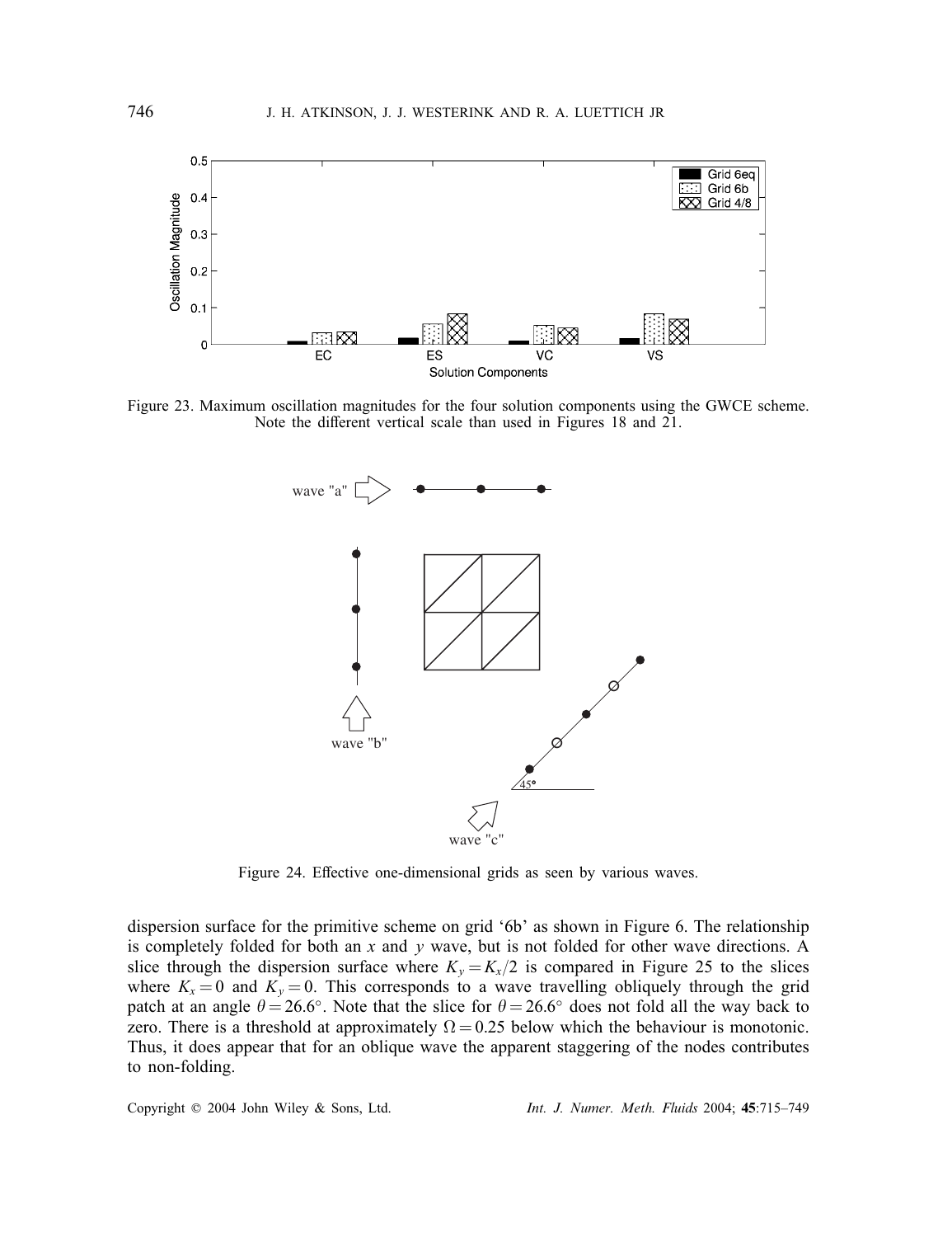

Figure 25. Comparison of several slices of the Primitive '6b' surface with  $K = \sqrt{K_x^2 + K_y^2}$ .

Second, for the primitive equation scheme and the cluster scheme, two-dimensional behaviour may be ascertained by examining the collapsed one-dimensional grid to check if it is effectively staggered. This has limited practical application since most real flows will contain waves propagating in many directions simultaneously. Thus, locating directions of monotonic behaviour do not guarantee non-oscillatory solutions in general. Nevertheless, such an exercise will yield insight into how a scheme behaves. An ideal scheme will have direction and grid independent dispersion behaviour such as demonstrated by the GWCE scheme.

Finally, establishing the correct resolvable limit does matter. The  $k_x$  and  $k_y$  terms are nondimensionalized independently with the appropriate  $\Delta x$  and  $\Delta y$  measure. Use of a single measure may result in an incorrect prediction of dispersion behaviour.

# 6. CONCLUSIONS

Two-dimensional dispersion surfaces have been presented and have been shown to provide a more complete and accurate representation of an algorithm's numerical characteristics than can be achieved through one-dimensional analysis. For example, one-dimensional analysis of the primitive scheme predicts poor behaviour but improved results may be obtained on the twodimensional '6eq' grid. In fact, two-dimensional analysis explains why the primitive scheme works better with equilateral triangles. Further, one-dimensional analysis of the cluster scheme predicts good behaviour but poor results are obtained in a two-dimensional implementation. Two-dimensional dispersion analysis directly contradicts the one-dimensional analysis for the cluster scheme and predicts the poor behaviour revealed by the numerical experiments.

There are several reasons that two-dimensional dispersion analysis predicts different behaviour than that suggested by one-dimensional analysis. First, a one-dimensional analysis cannot account for the effect of grid configuration which has been demonstrated to be of importance to the existence of spurious modes. Two-dimensional analysis explains the observed dependency of solution quality upon grid configuration as it relates to nodal alignment. Grid configuration is shown to affect small changes in some discrete implementations such as the primitive scheme on configuration '6eq' that result in significant modifications to the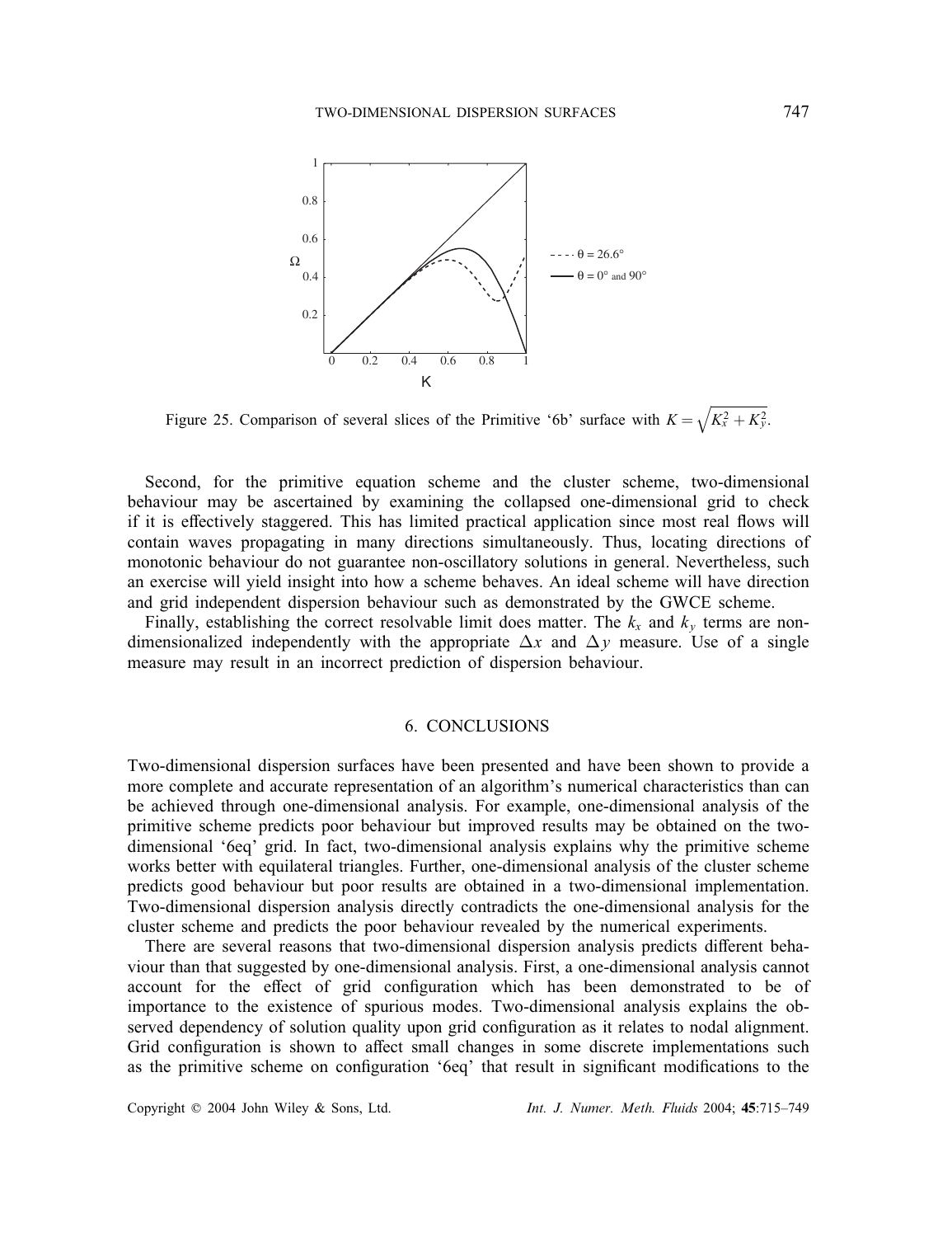scheme's behaviour. Second, it has been shown that subtle differences can occur in the mass matrix between a one- and two-dimensional implementation of a discrete scheme as was the case with the two-dimensional cluster scheme. Since the two-dimensional analysis is performed on the proper two-dimensional discrete equations, the influence of the mass matrix will be properly taken into account. Third, the two-dimensional dispersion behaviour for an obliquely travelling wave is different than that suggested by the sum of the x and y components for waves travelling at an angle  $\theta$ . Owing to this, the properties of a numerical scheme will depend upon wave direction and one-dimensional analysis cannot illuminate this dependency. Consequently, the single numerical behaviour predicted by one-dimensional dispersion analysis is insufficient to describe the variability of a two-dimensional scheme's behaviour as it relates to grid configuration, wave propagation direction, and subtle changes that may arise from the two-dimensional implementation. These issues motivate two-dimensional dispersion analysis for evaluating spatial discretization schemes.

We recommend that new numerical solutions to the shallow water equations be subject to two-dimensional dispersion analysis for a variety of grid configurations. An ideal scheme will exhibit monotonic dispersion properties for all directions and all grid configurations.

### ACKNOWLEDGEMENTS

This research was supported by the U.S. Army Engineer Research and Development Center under contract DACW 42–00–C–0006 under the Coastal Inlets Research Program with Dr Nicholas Kraus as technical leader and Dr Adele Militello as principle investigator.

#### **REFERENCES**

- 1. Gray WG, Lynch DR. Time stepping schemes for finite element tidal model computations. Advances in Water *Resources* 1977; 1:83 – 95.
- 2. Walters RA, Carey GF. Analysis of spurious oscillation modes for the shallow water and Navier-Stokes equations. *Computers and Fluids* 1983; 11:51-68.
- 3. Williams RT, Zienkiewicz OC. Improved finite element forms for the shallow-water wave equations. *International Journal for Numerical Methods in Fluids* 1981; 1:81-97.
- 4. Laible JP, Lillys TP. A filtered solution of the primitive shallow-water equations. *Advances in Water Resources*  $1997: 20:23 - 35.$
- 5. Lynch DR, Gray WG. A wave equation model for finite element tidal computations. Computers and Fluids 1979; 7:207–228.
- 6. Platzman GW. Some response characteristics of finite element tidal models. *Journal of Computational Physics* 1981; 40:36 – 63.
- 7. Foreman MGG. An analysis of two-step time discretizations in the solution of the linearized shallow water equations. *Journal of Computational Physics* 1983; 51:454 – 483.
- 8. Foreman MGG. An analysis of the 'wave equation' model for finite element tidal computations. *Journal of Computational Physics* 1983; 52:290 – 312.
- 9. Walters RA, Carey GF. Numerical noise in ocean and estuarine models. *Advances in Water Resources* 1984;  $7:15-20.$
- 10. Kinnmark IP. *The Shallow Water Wave Equations: Formulation, Analysis and Application*. Springer Berlin, 1986.
- 11. Foreman MGG. A two-dimensional dispersion analysis of selected methods for solving the linearized shallow water equations. *Journal of Computational Physics* 1984; 56:287– 323.
- 12. Mullen R, Belytschko T. Dispersion analysis of finite element semidiscretizations of the two-dimensional wave equation. *Interanational Journal for Numerical Methods in Fluids* 1982; 18:11–29.
- 13. Lynch DR, Paulsen KD. Origin of vector parasits in numerical maxwell solutions. *IEEE Transactions on Microwave Theory and Techniques* 1991; 39(3):383 – 394.
- 14. Gray WG, Lynch DR. On the control of noise in finite element tidal computations. *Computers and Fluids* 1979;  $7:47-67$ .